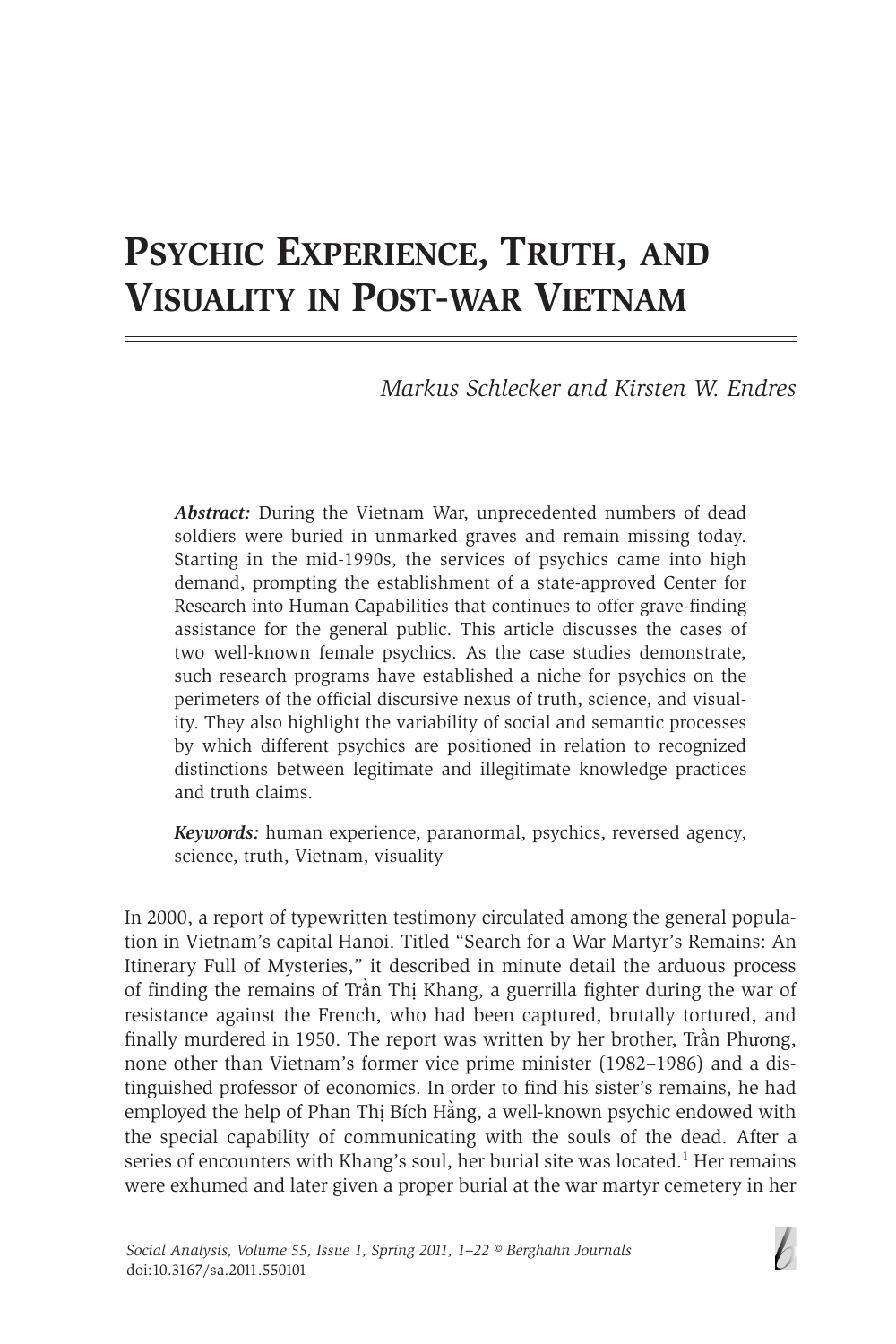home place. Initially, Trần Phương had been very skeptical about the endeavor: "I was a scientist who believed only in concrete evidence. For all my life, I had never believed in souls, spirits, or ghosts." Yet by the time his sister's grave was found, his doubts had been entirely dispelled. To the scientist in him, it now seemed evident that the souls of the dead carry on an existence of sorts that, for certain people such as Hằng, is visibly and audibly perceptible. Trần Phương argued that it would not be right to negate the soul's continued existence on the simple grounds that most people do not possess that special capability (*khả nặng*) of perception. He concluded: "If we just hastily throw everything that we don't yet know into the garbage bin of superstition, then what would be left for science to do, for science to discover?"

Beliefs in the afterlife and practices related to the care of the souls of the deceased are deeply rooted in the Vietnamese moral imagination.<sup>2</sup> These practices often entail communication with the dead through spirit mediums and soul callers. During the heyday of state socialism in the 1960s and 1970s, they had been denied any legitimate role in building the new socialist society and were stigmatized as superstition. Beliefs in supernatural forces and the soul's continuous existence after death were to be replaced by a 'scientific spirit' that sought truth from provable facts rather than through spirit practices (Malarney 1996, 2002). By the time Trần Phương wrote his report in late 1999, however, a reverse tendency had already set in. The apparent ability of certain individuals to communicate with those who have left this world played a pivotal role in a scientific research project whose aim was to find the graves of the missing war dead. These individuals were referred to as *nhà ngoại cảm*, a neologism that can be translated as 'a specialist in extrasensory perception', or, to use a popular Western term, a 'psychic'.<sup>3</sup> The introduction of this new expression reflects two interrelated tendencies unleashed in the mid-1990s. First, it was indicative of a move toward thinking about spirit beliefs and practices in scientific terms that clearly departed from Marxist-materialist conceptions of such beliefs and practices as 'unscientific superstitions'. Second, it proposed a distinction between '*ngoại cảm* specialists', who are able to perceive a soul's presence and interact with the dead in a dialogical manner, and spirit mediums (*người nhập hồn*) and soul callers (*người gọi hồn*), who act more or less as a direct 'channel' (or vessel) for the souls of the deceased through spirit possession.4

More than a decade after the first scientific experiments into extrasensory perception were launched in Vietnam, the number of graves that have been found through the help of both male and female psychics has multiplied by the thousands (Nguyên Bảng 2007).<sup>5</sup> For the bereft, retrieving the mortal remains of a missing relative is of the utmost importance in order to ensure the soul's safe transition to the Otherworld and thus to avoid the illness or misfortune that could be inflicted upon them by the angry ghosts of the uncared-for dead. For the state, the sheer number of soldiers and civilians who died during the Vietnam War poses a threat to its truth claims "regarding the glory and nobility of suffering and dying for the cause" (Malarney 2001: 58). The services of psychics promise to remedy both concerns. Yet despite the apparent benefit for the common good, the state remains ambivalent about the role of these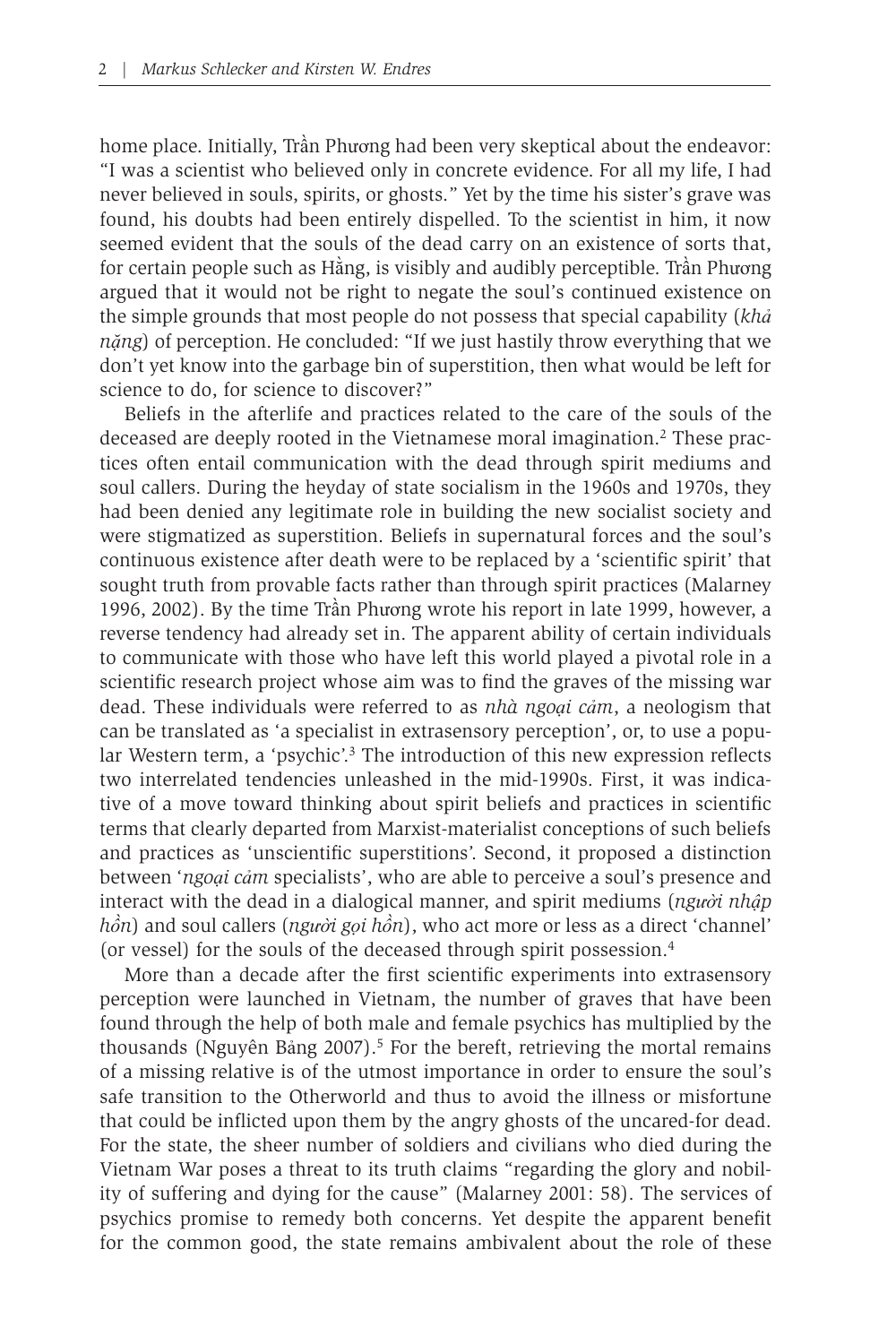'experts with extrasensory perception' in determining new truths through their perception of the spirit world.

This article examines the cases of two well-known female spirit practitioners, Phan Thị Bích Hằng and Nguyễn Thị Phương, both of whom communicate with the dead, although through different methods and with different specializations. Whereas the psychic Phan Thị Bích Hằng enters into a dialogue with the souls of deceased persons and has found numerous graves through these conversations, Nguyễn Thị Phương acts as a spirit medium for the souls of the deceased, thus enabling their living relatives to engage in direct conversations with them. The two cases will be discussed in relation to an official discursive nexus of truth, science, and visuality that emerged in the 1940s and became gradually institutionalized and inculcated by way of educational campaigns, print media, and various other channels. This involved a radical insistence on the validity of scientific knowledge and the exclusion of other methods of establishing truth. We begin by investigating this discursive nexus in the socialist-revolutionary period, as well as the early *đổi mới* era, that is, the period of economic reforms initiated by the government in Vietnam in 1986. With the involvement of psychics in state-sponsored research programs into paranormal capabilities in the mid-1990s, the state monopoly on truth and vision started to crumble. As the two case studies demonstrate, such research programs have opened up a niche for spirit practitioners on the margins of the official discursive nexus of truth, science, and visuality. At the same time, the two cases draw attention to the variability of social and semantic processes whereby different '*ngoại cảm* specialists' are situated in relation to official distinctions between legitimate and illegitimate knowledge practices and claims to truth.

We draw attention to the ways in which experiences of psychic visions those made by psychics and those by clients and their supporters—are condensed through accounts into a particular representational image. This image, referred to vaguely as a phenomenon, carefully situates psychic visions and the truth that they elicit on the margins of what is generally accepted—as something that is yet to be fathomed but is generally amenable to scientific inquiry. Accounts of psychic visions, as we show, frequently delegate agency away from the psychic to outside forces and foreground the public merit of their work. This approach, we argue, avoids direct challenges to the officially sanctioned view of human intentionality, which is reserved for the domains of scientific and political action.

The present study builds on insights gained in the anthropology of experience (see especially Bruner 1986; Lienhardt 1961; Turner [1982] 1996, 1986), which in turn built on Wilhelm Dilthey's hermeneutics and the pragmatism of John Dewey (see Abrahams 1986; Turner 1986). This sub-field in anthropology has problematized the relationship between experience and expression, stressing that this relation is always mediated via interpretation and performative actualizations.<sup>6</sup> However, what we refer to as the dominant discursive nexus of truth, science, and visuality in late socialist Vietnam epitomizes the continued prevalence of positivist reductionist models of human experience, in which claims to true representations ('truth') are unambivalently made, while other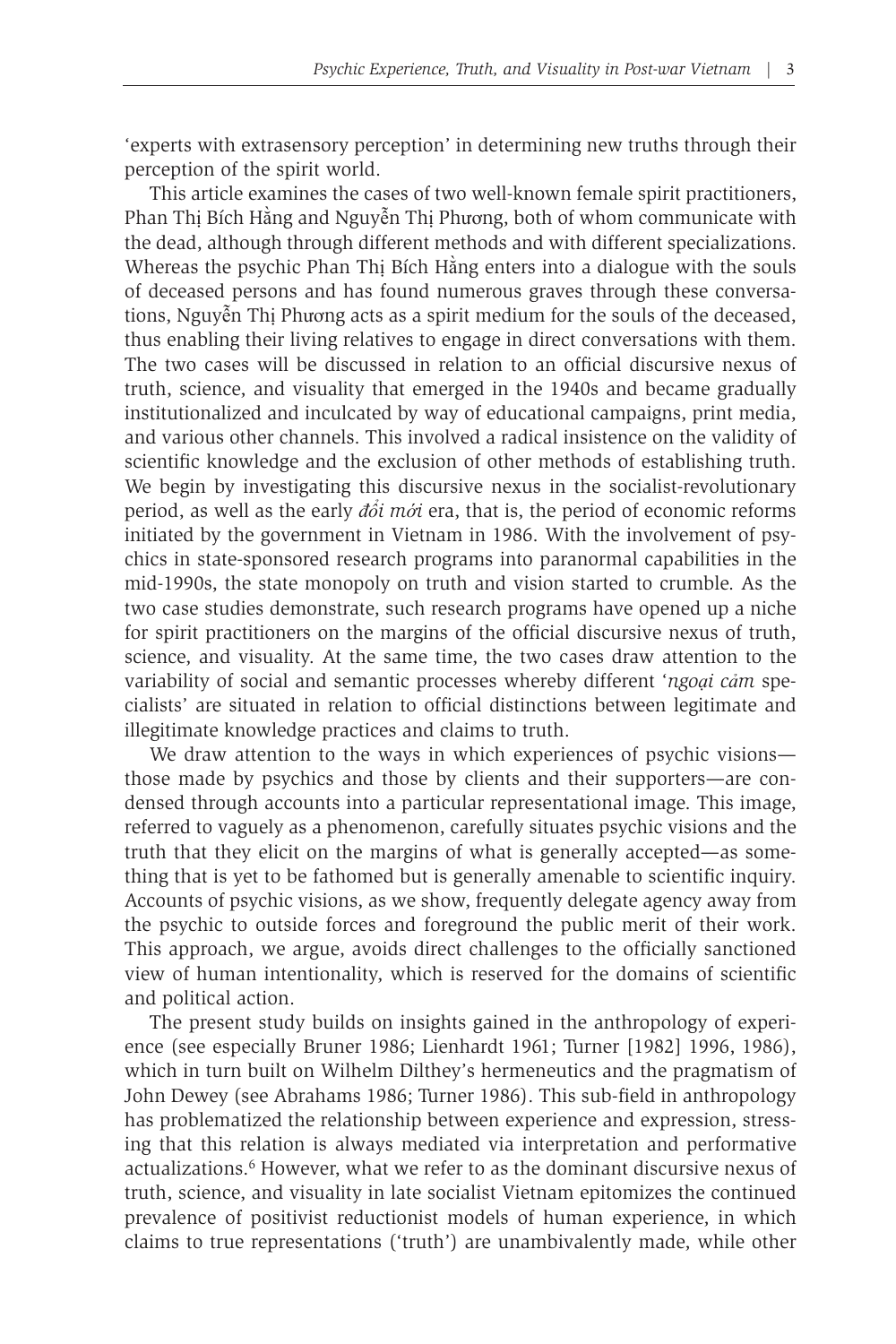expressions are disqualified as being simply 'false'. Our study of psychics and their supporters indicates that a more complex, dynamic, and interpretative model of human experience and its expression is gaining momentum locally (echoing findings in the anthropology of experience and its associated sub-disciplines), although it is still heavily marginalized.<sup>7</sup> In a sense then, the anthropology of experience has been guiding us in our investigation of psychics, their supporters and critics, and the different reactions of state officials and others; it has helped us to interpret this recent trend.

### **Scientific Socialism, Truth, and Visuality**

Vietnam's revolutionaries envisaged the task of creating a new society as inextricably tied to the struggle for national independence. Western superiority in the domains of science and technology, it was found, had been a major factor in the country's subjugation by French colonialists. The fact that the writings by Marx and Engels laid great stress on scientific procedures in exposing the hidden laws of socio-economic orders, wherein class opposition evolved, helped to interweave the anti-colonial resistance with a Marxist search for a practical concept of truth. The new Marxist ethics foregrounded "the capacity of man to use his body and mind to confront and overcome most natural and social obstacles" (Marr 1981: 131; see also Woodside 1976: 200ff.).

The vision of a new society in Vietnam required more than statements about political and socio-economic orders. It had to convey a salvational mission the liberation from ignorance. Socialist-revolutionary ambitions to lay bare hidden laws, uncover truths, debunks myths, and replace false consciousness with emancipated knowledgeable minds deployed a scientific vocabulary ('examining', 'dissecting', etc.) that was interspersed with metaphors of visuality. It is important, we argue, to take note of the intermingling of these two themes as a public, state-driven, discursive nexus of science, truth, and visuality evolved from it. Since Vietnam's Communist Party leadership still defines itself in terms of the dominant guiding authority, its claims to a privileged access to truth have outlasted the economic reforms. What has changed is the vocabulary, which has become more technocratic and is more in line with NGO jargon. In order to grasp the current debates surrounding the paranormal in late socialist Vietnam, an understanding of this discursive nexus is important.

Statements made by Chairman Hồ Chí Minh's chief ideologue, Trường Chinh, on Vietnam's New Culture provide a useful starting point. In his 1948 speech at the Second National Cultural Conference, Trường Chinh (1977: 224) may have appealed primarily to artists and culture cadres, yet these statements provide insight into the leadership's general understanding of the relation between science and truth: "The main aim of Marxist culture in general and of Marxist literature and art in particular is to seek truth … It is diametrically opposed to obscurantist 'culture', the reactionary culture of the exploiting classes (bourgeois, landlords), the purpose of which is to conceal the ugly parts of society, to distort truth and to splash a coat of glamorous paint over that rotten society."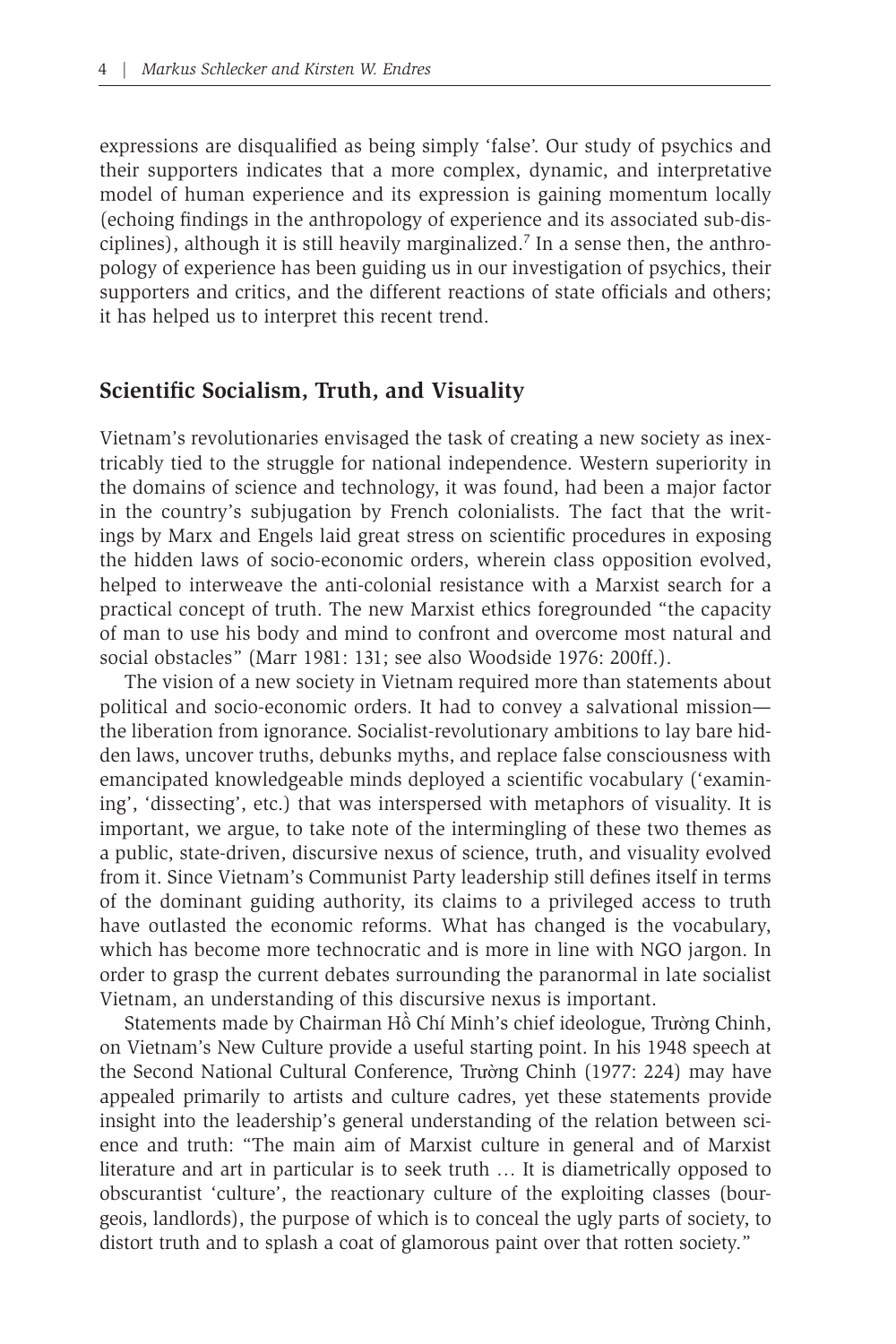The discursive nexus of science, truth, and visuality was obviously not peculiar to Vietnam; it has been documented for the Soviet Union and its satellite states, as well as the People's Republic of China. Yet the intertwining of education or knowledge and visuality also has a local anchoring, as is evident in terms such as 'illiteracy', which is a combination in Vietnamese of the words 'blind' (*mù*) and 'letters' (*chữ*). Along with consolidating revolutionary visions of a new society and culture into state-socialist orders, the leadership was also faced with the challenge of making apparent the new scientific uncovering of truth, and labels helped to serve both of these purposes. For instance, the Truth Publishing House, which belonged directly to the Party Central Committee, was founded on 5 December 1945, just three months after independence from France had been declared. More importantly, as Kim Ninh (2002) has documented for pre-1965 revolutionary Vietnam, information disseminated by cultural cadres relied heavily on numerical and statistical data as evidence of this new visuality. The scientific quantification of people's social worlds as statistical facts provided a sense of an increased vision about what was really going on and was used forcefully to promote the state's vision of the new socialist society.

Along with the growing bureaucratization of Vietnam's Party State, especially after 1965, this nexus underwent two fundamental transformations in popular perception: it turned against its own citizens—aiming to extract truth from them rather than from history and socio-economic structures—and it increasingly covered up the regime's ineffectiveness and its own practices of obscurantism. In *Fragments of the Present*, Philip Taylor (2001: 58) writes of the Party State's "imagery of illumination," which he found in editions from the 1970s of *The Youth*, a daily newspaper of the Ho Chi Minh Communist Youth Organization. "The early editions of the paper were replete with references to a new 'dawn', a 'bright' new future and living 'in the light of the thought of Ho Chi Minh'" (ibid.: 56). An editor of the newspaper later spoke to Taylor in private and reflected critically on the pre-reform past. For him, state doctrine, while deploying an imagery and vocabulary of illumination that promised citizens greater visuality with regard to their social and natural world, and which was partly borrowed from Buddhist doctrines of achieving ultimate awareness, had actually blinded people (ibid.: 58f.).

Much of the anthropological literature based on research carried out in post-1986 Vietnam has drawn attention to the way in which the Party State has permitted a limited recovery of ritual practices and some innovations (see, e.g., Endres 2002; Kleinen 1999; Luong 1993, 1994; Malarney 2002). This was done on the premise that none of these practices would be allowed to make claims to uncovering additional or greater truth. Ritual practitioners and their clients were not permitted to declare that they could see more than what could be seen through the scientific modes formally acknowledged by the Party State. Officially relegated to entertainment and tourism, rituals were also viewed as providing a kind of cultural, emotional, and social reassurance of Vietnam's national essence (Endres 2002; Luong 2007). They were not to meddle in the domains of politics and science.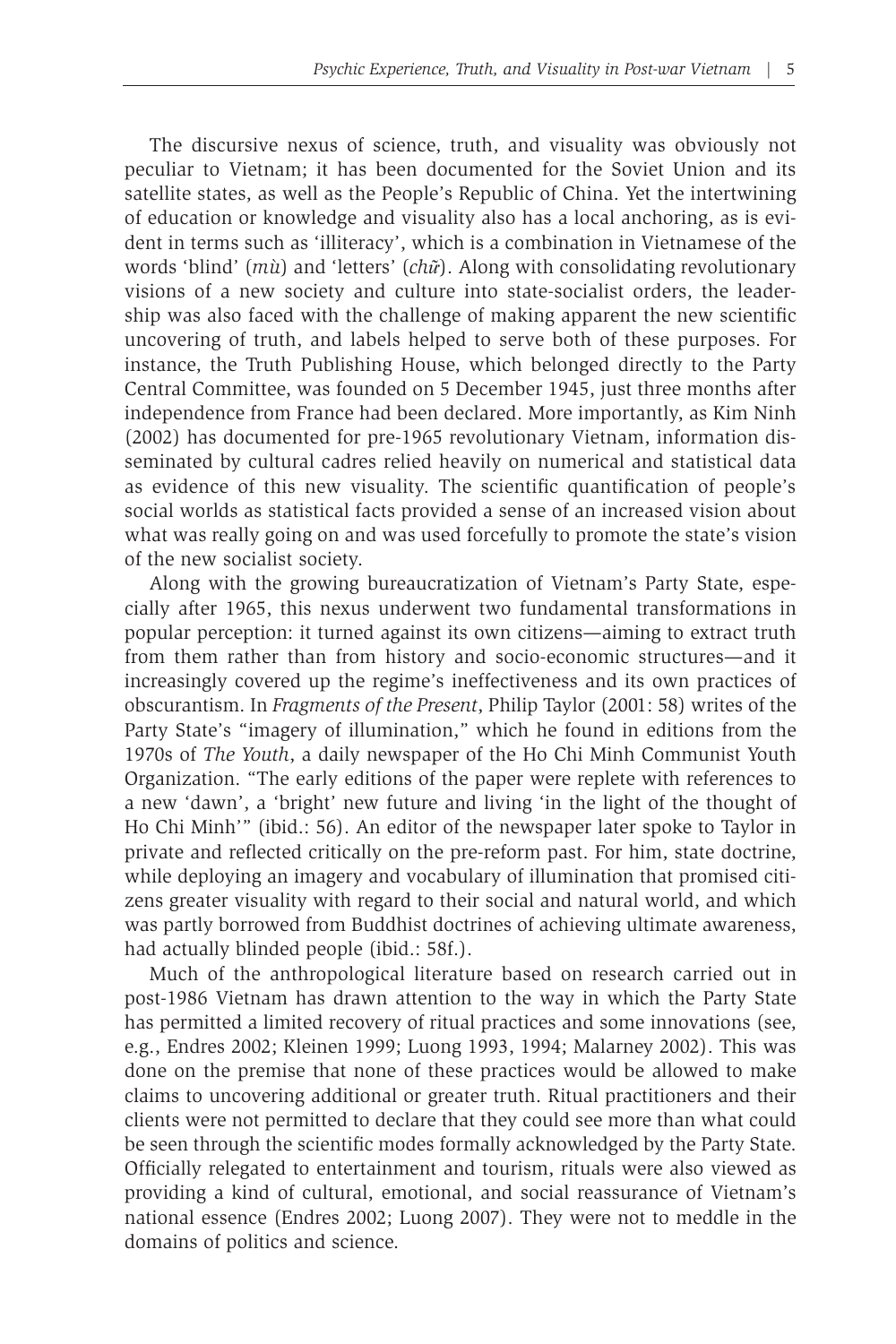Throughout the state-socialist years and continuing into the present reform era, these last two domains have been framed by the leadership as wholly governed by human intentionality. That is, both science and politics have been presented as the principal fields for human purposive action, directed at the social and natural environments of human existence so as to study carefully and intervene actively in and enhance these contexts. Thus, a major change occurred when psychics began to take part in state-sponsored research programs and when a research department for paranormal activity was formally established. What we argue in the present article is that a curious confluence is transpiring, one that involves early revolutionary ideals of scientific truth as salvation (drawing in part on Buddhist ideas of ultimate awareness) and longstanding notions of supernatural perception. Under pre-reform state socialism, the revolutionary ideals had been gradually betrayed in the eyes of the populace, while practices built around supernatural perception had been banned. The capability of psychics to see and interact with spiritual entities still remains a highly ambivalent subject for state authorities. In the current context of a market economy with a socialist orientation, these two themes of truth and vision seem to have established a niche that subtly cross-cuts the official domains of politics, science, and culture.

#### **Science and the Quest for the Paranormal**

Most people in Vietnam have no doubt that the souls of the dead carry on an existence in the Otherworld—referred to as the yin world (*cỗi âm*)—and that it is possible for certain individuals to communicate with them.<sup>8</sup> Although there is always the possibility of fraud, countless stories of those who have encountered their dead relatives through a spirit medium attest to these capabilities and, consequently, to the existence of an afterlife. Scientific socialism did not succeed in eradicating these beliefs; rather, we may even say that it had the opposite effect. Moreover, those who firmly believe in an otherworldly existence and the ability of souls to communicate with humans have found in science a source of evidence that is consistent with their beliefs. In Vietnam, research into the paranormal started in the *đổi mới era*. Its onset was closely related to the issue of the missing war dead. In Gustafsson's (2009: 59) words, the Vietnam War had created for the Vietnamese a veritable population explosion in the Otherworld that not only brought painful grief to the living but also haunted them in very tangible and threatening ways. When economic conditions started to improve in the mid-1990s, the issue became even more pressing. Unable to benefit from the country's new affluence, the 'war ghosts' were increasingly felt to impede on the lives of their survivors, "if only to be noticed and, in that unsatisfactory way, remembered" (ibid.: 64). In order for the souls of the dead to rest in peace, a proper burial is of the utmost importance (Kwon 2008). The search for the bodily remains of dead soldiers thus became a prime concern for the bereaved. Besides using official services for finding traces of missing war martyrs (e.g., through radio broadcasts and, later on, television programs) or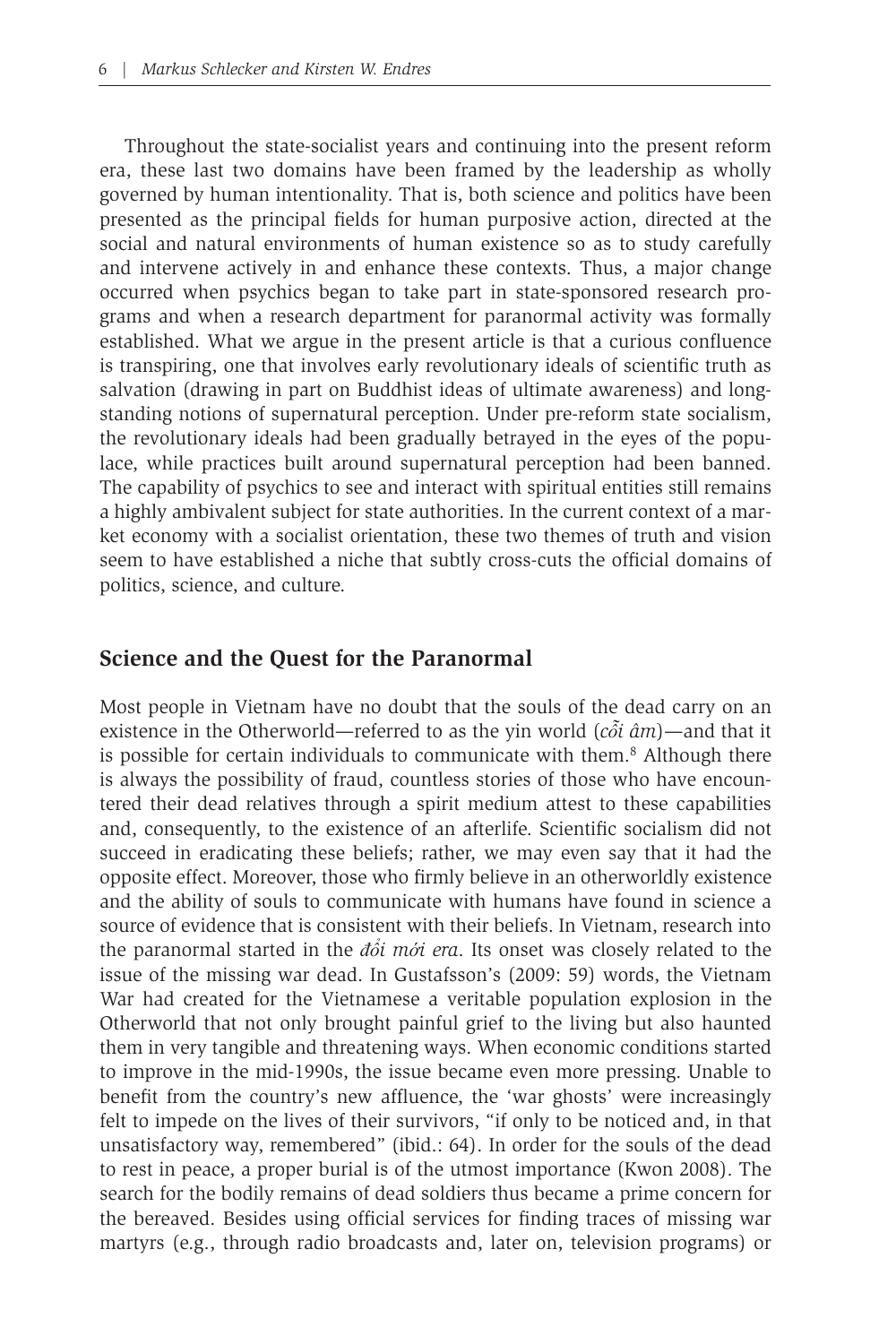embarking on private search journeys (Lojkine 2005), many people also sought the help of soul callers, spirit mediums, and psychics. Much to the dismay of local authorities, individual spirit practitioners soon achieved considerable fame for their apparent success in finding the skeletal remains of the missing in unmarked burial sites or in nameless graves at war cemeteries. Some of these searches, however, were conducted under the official supervision of provincial People's Committees.9

When the Vietnamese government started cooperating with the United States in order to investigate the unresolved fate of about 1,500 American servicemen reported as missing in action, the issue of Vietnam's own 300,000 missing soldiers grew in urgency (Mydans 1999; Pomonti 2000). In order to legitimize the tremendous loss of life during the war, the Party State had already put much effort into the commemorative project of glorifying the dead soldiers' supreme sacrifice for the national cause of independence and reunification (Malarney 2001). This, however, had not tackled the menace posed to the legitimacy of the Party State's monopoly on power by the ability of the war ghosts "to relate to pressing moral and political issues in contemporary life" (Kwon 2008: 18). The special capabilities of the 'psychics', as they were soon referred to in the media (initially in quotation marks), were seen as potentially useful in resolving this issue. At the same time, it was felt that this had to happen in a controlled, supervised way—one of "scientific research into extrasensory psychic abilities" (Xuân Nguyên 1997: 1; see also Nguyễn Viêt Chiến 1997).

In the mid-1990s, different research groups began to investigate the various methods used by psychics in order to trace the missing dead. One scientific project was set up by the Science and Technology Union for Applied Informatics (UIA),<sup>10</sup> in joint cooperation with the Institute for Criminal Sciences of the Ministry of Public Security and the Research Center for Supporting Traditional Culture and Technology, a member of the Vietnamese Association of Historical Sciences. UIA began by conducting a 'scientific experiment' into the finding of graves 'by special capabilities', which tested the success rate of several well-known psychics and carefully documented each case. The second investigative unit, the Center for Investigation into Human Capabilities (CIHC), was established within the precincts of the Institute of Physics. Like the UIA-based research venture, it was funded through the Vietnam Union of Science and Technology Associations (VUSTA), a national non-governmental organization of Vietnamese intellectuals who specialize in different fields of science and technology.<sup>11</sup> CIHC's mission was to discover people with unusual abilities, to test and verify these capabilities, and to establish hypotheses to explain them (Ngọc Huyền 2006). As with UIA, CIHC enrolled a number of renowned psychics to conduct searches for missing corpses and to identify graves under the supervision of the center.<sup>12</sup> With funding from the Ministry of Science and Technology, as well as from VUSTA, several projects related to finding the graves of missing war martyrs were conducted. Whereas earlier programs investigated the different ways in which psychics communicate with the dead in order to find the remains of deceased persons whose names were known to the psychics, subsequent research turned to the psychic capability of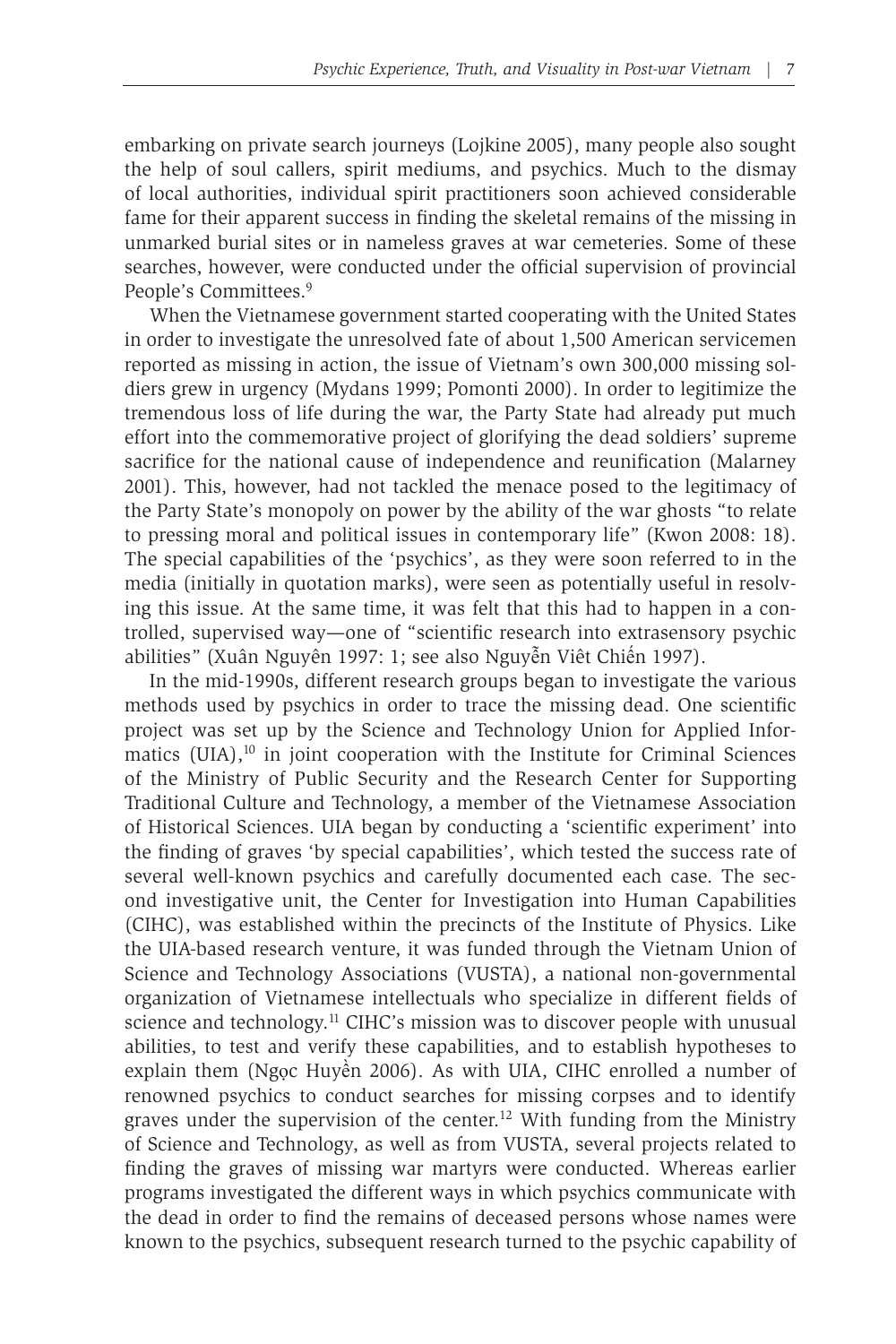identifying the names of war martyrs whose remains rested in unnamed graves at various provincial and national war cemeteries. This 'reversed searching' endeavor is particularly interesting because it ascribes agency to the dead that is, their ability to identify themselves to the psychics—and thus implicitly acknowledges the existence of an afterlife. This was referred to as the phenomenon of 'war martyrs finding family members'.

Over the years, several thousand cases were solved, although the numbers vary in different accounts. Few had so far been verified by DNA testing, mostly due to the lack of financial means of the bereaved. Nonetheless, both institutes put their overall success rate at 70–80 percent. Despite this favorable rating, the government apparently discourages people from seeking the services of psychics who operate outside the supervision of the two institutions. In an interview with a Ho Chi Minh City newspaper, Vũ Thế Khanh, the director of UIA and the founder/head of the research group on the paranormal, maintains that 90 percent of the self-proclaimed psychics in Vietnam are either "nonsensical" or "fraudulent cheaters."<sup>13</sup> Quite often, these concerns seem justified. Fortune tellers, ritual specialists (*thầy cúng*), and soul callers have been charged with 'trading in spirits' (*buôn thần bán thánh*) throughout Vietnam's turbulent history, and the media delight in exposing scandalous cases of huge financial losses caused by charlatans and impostors (see, e.g., Đào Nguyên Lan 2007; Tùng Đệ 1997).<sup>14</sup> In the precarious case of the missing war dead, therefore, the state obviously wants to stay in control. Yet, as Vũ Thế Khanh admits, the demand is much higher than the capacity of the research units. In 2007, only 10 licensed psychics operated under the umbrella of his institute, and UIA had far more search requests than it could handle. The same is true for CIHC. One of the most successful and well-known psychics affiliated with the center is Phan Thị Bích Hằng, a 40-year-old native of Khánh Hòa village in the Northern Vietnamese province of Ninh Bình.

# **Latent Capabilities: The Case of Phan Thị Bích Hằng**

The psychic Phan Thị Bích Hằng has attracted considerable media attention.<sup>15</sup> A simple search for her name on the Internet yields over a million pages. Video and audio recordings—in which she gives an account of her extrasensory perception or is followed by a film crew who document her conversing with the dead—are widely available in shops and on the Internet. Part of the reason for this prominence is Hằng's own wish to generate a greater acceptance of psychics in Vietnamese society as neither tricksters nor spirit-possessed mediums.

Hằng, then 26 years old, began to participate in the work of CIHC in Hanoi in 1997, using her special skills to assist in the search for the missing corpses of soldiers and the identification of anonymous war martyr graves. She is said to be the only psychic who requires a photograph of the deceased in order to establish contact and communicate with the dead person. Many of her colleagues draw maps (using information given by the deceased's spirit), which then guide family members or researchers to the burial site. Hằng instead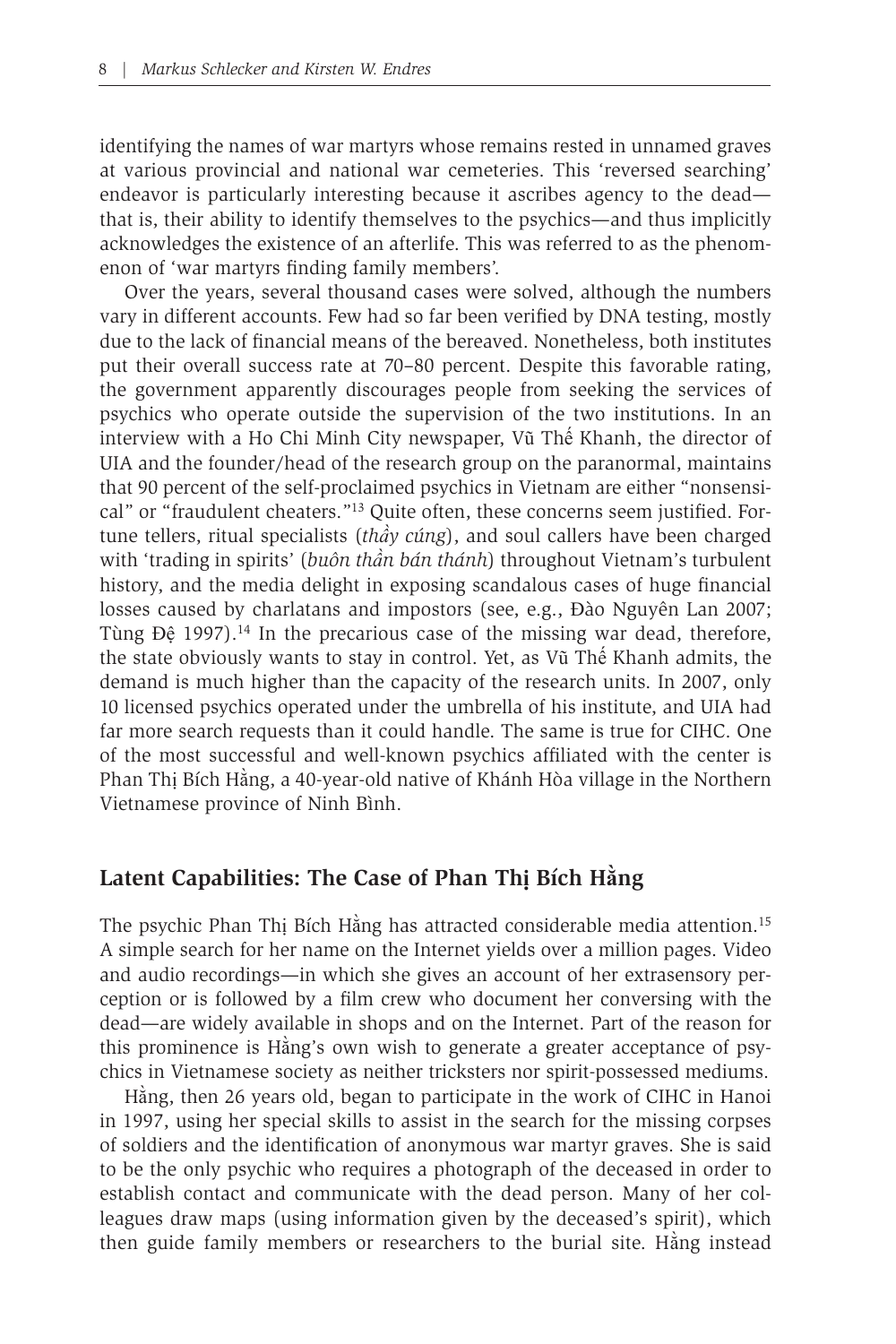travels to the sites herself, along with her clients. Her method thus does not quite correspond to the widely used description of 'finding graves from afar'.<sup>16</sup> Unlike other psychics, such as the state-certified male psychic Nguyễn Văn Liên (see Schlecker n.d.), who can only see the dead and follow them mentally/ spiritually across the land to their graves, Hằng can directly converse with the dead. Comparable to an overheard telephone conversation, clients and spectators hear Hằng speaking to another person, taking turns in the conversation. In this manner, Hằng establishes the exact location of the grave. In 2007, Hằng, together with nine other psychics, received the Huyền Thông A 15,000 Award, with 15,000 indicating the number of war martyrs that the group of psychics had helped to discover between 1997 and 2007 as part of the research program carried out by CIHC (Nguyên Bảng 2007).

A speech that Hằng gave in 2004 at the southern branch of CIHC in Ho Chi Minh City provides a good overview of her background and activities. Typical of many psychics, Hằng went through a near-death experience, after which she gradually came to realize her special abilities.<sup>17</sup> Hằng devotes a good part of her speech to the predicament that she and her family were placed in as she became conscious of her psychic abilities and began to deploy them in her local community. When her psychic skills began to attract large numbers of clients from outside her local community, neighbors and other villagers grew concerned. As a result, her family was reported to the local authorities. Hằng approached several higher-ranking cadres of the Party and asked to assume full responsibility. The cadres decided on a solution that would both benefit the local community and improve her and her family's reputation. She was asked to use her special skills to "do something good for your home place, so that everyone can acknowledge your gift." Wisely, Hằng also enrolled representatives from state and academic institutions, notably from the Ministry of Culture and the Institute for Sport Sciences, whose testimonies later helped to establish the genuineness of her psychic abilities.

What we would like to draw attention to is the close link in discussions about psychics between the question of their genuineness and that of their public merit, that is, their willingness to help others, especially those outside of their family. Genuineness is thus not tied exclusively to scientific facticity, which CIHC's research program has tended to foreground. In general, spiritual practitioners are accused of fraud more often when they are suspected of personal profit making. We see these attitudes reflected in the case of Hằng: the popular perception of her genuineness as a psychic evolved along with the degree to which she rendered help to people and groups outside of her own family.<sup>18</sup>

The link between merit and genuineness clearly plays a significant role with regard to Hằng dressing in Buddhist garb at recent appearances and her attendance at Buddhist ceremonies and conferences that have been organized by pagodas and institutions belonging to the only state-endorsed Vietnamese National Buddhist Sangha (Giáo Hội Phật Giáo Việt Nam).19 One can notice that Hằng has more explicitly aligned her work as a psychic with formal Buddhists concepts of suffering souls and their salvation. In an interview conducted in 2007 on the occasion of a Buddhist ceremony held for the salvation of suffering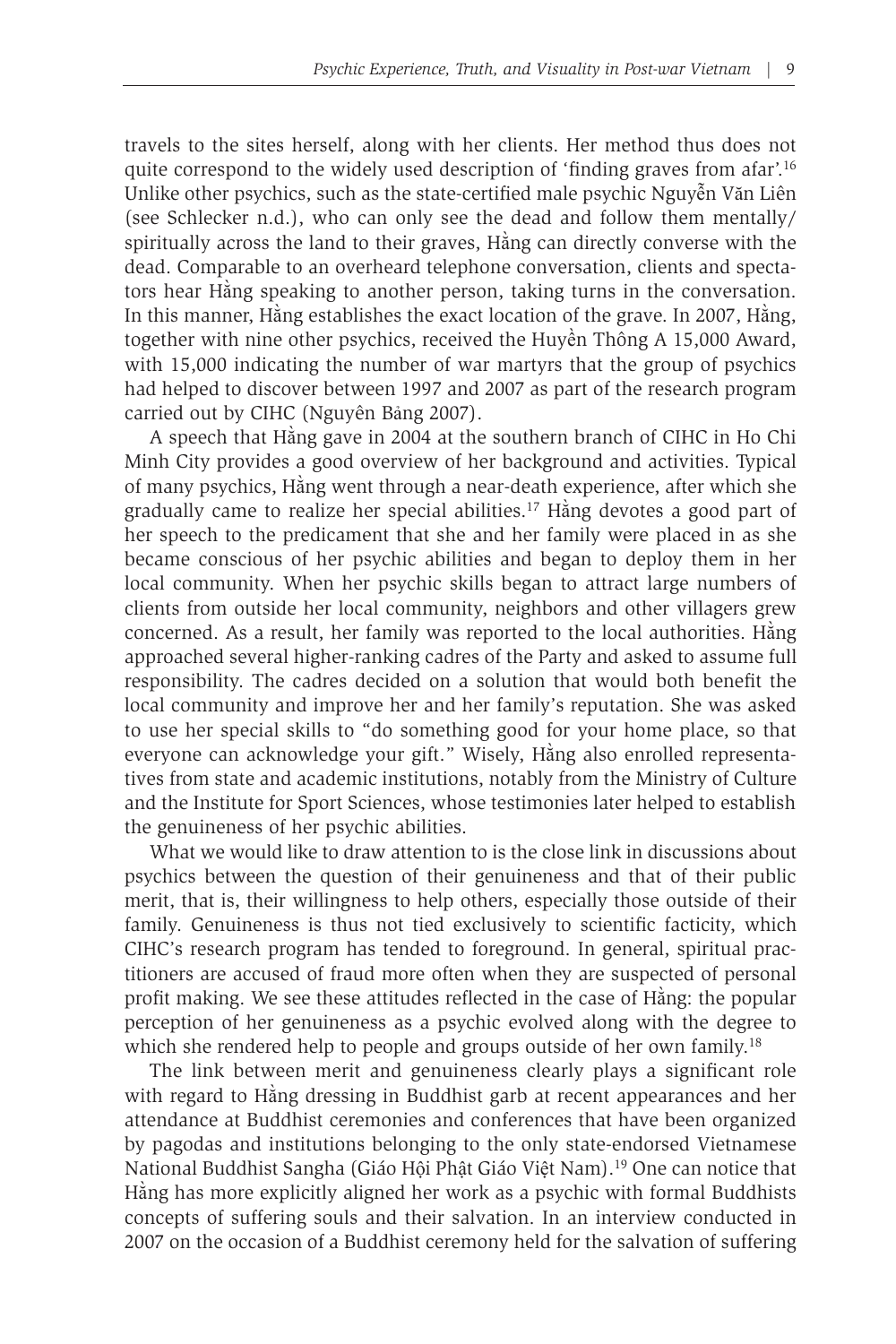spirits in Lâm Đồng province, $20$  she affirmed her closeness to Buddhist concepts: "My family follows Confucianism. My father is a military officer, my mother a teacher. Since I discovered my capabilities to see, listen, and speak to people from the Otherworld [*người cõi âm*], and inspired by their guidance and advice, I have had many opportunities to follow Buddhism … If you could only see hear and see all the spirits that congregate here today like we can … I really believe in the salvation of souls [*sự siêu độ của nhà Phật*]."

At the outset of her 2004 speech, Hằng describes the first manifestation of her special psychic skills as "not an illusion, but a fact." She goes on to describe her relatives' and fellow villagers' reactions as shifting from plain disbelief or suspicions of "a delirious mental disorder" to an understanding that the spiritual realm had bestowed a divine gift (*lộc*) on her. Hằng does not resolve this, but from then on she refers to her psychic skills as a "phenomenon" (*hiện tượng*). The use of the term 'phenomenon' is one of her most vital rhetorical devices, as it allows her to avoid linking science explicitly with supernatural perception or paranormal abilities. This phenomenon, her listeners are told, has an "essence" (*bản chất*) and a "structure" (*cơ chế*)—that is, it can be shown to actually exist. But it continues to be a "large question" that equally baffles "many countries" in other parts of the world. The implicit reference is to Western countries, which have set scientific standards, thereby furnishing this phenomenon with legitimacy.

In the account of her first experiences of psychic capabilities, her father constitutes her most important critic and is the person whom she is the most intent on persuading of the facticity of her abilities. Described by Hằng as scientifically minded, her father personifies the legitimate, male form of knowledge and, of all the people around her, remains skeptical of her abilities for the longest period of time. A military officer and Party member, he underwent a trial by nearly being disciplined for his daughter's allegedly superstitious activities. It is highly important to note that Hằng then chose the university entry examination as a way to persuade her father that she was mentally sane and not prone to illegitimate kinds of beliefs. Having successfully passed the examination, Hằng then studied at Hanoi's National Economics University and graduated in the late 1990s. Her accomplishments in this domain of social science clearly helped to add legitimacy to Hằng's person and psychic activities, and she successfully cultivated and expanded this relation by completing a degree, by involving researchers in her work, and finally by taking up a permanent job within an academic institution. Today, Hằng works as an administrative staff member at the Hanoi University of Business and Technology. Notwithstanding all this, what remains is that her skills are a phenomenon, one that is unfathomable yet evidently effective. The term 'phenomenon' as a rhetorical device thus situates psychic and other paranormal skills on the margins of the discursive nexus of science, truth, and visuality, positioning them as neither illegitimate means that generate pseudo-knowledge nor as explicitly scientific ones.

The twofold sense of visuality that is brought into play by research into psychic abilities is highly insightful. On the one hand, psychics such as Hằng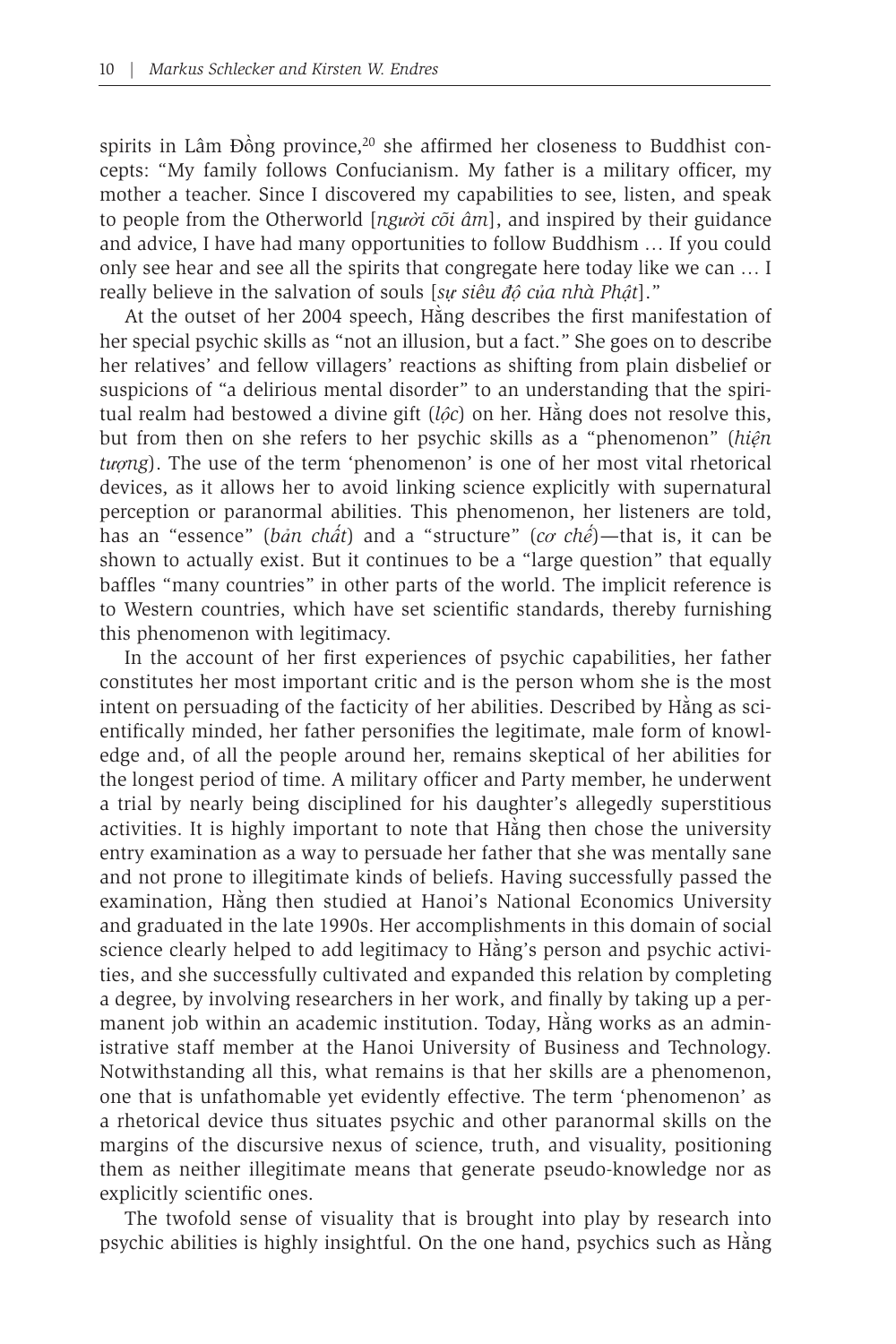are often said to 'see' more than average human beings. Villagers in Hải Phòng province described psychics as having a "gaze that could penetrate the entrails of the earth" (*nhìn thấu lòng đất*), obviously referring to the underworld of the dead (cf. Schlecker n.d.). On the other hand, the use of the term 'phenomenon' lays stress on the lack of clarity when it comes to research into psychic abilities. What is implied is a sense that psychics themselves cannot really account for their special skills. Unlike scientists, they do not follow specific procedures. The whole scientific principle of making experiments reproducible is absent here. Instead, the process involves spontaneous conversations that unfold in varied ways.

This brings us to the second point, that of the psychics' agency. What we wish to highlight here is a conception of 'reversed agency', that is, the way in which the revelation of Hằng's initially latent skills and the subsequent growth of her capabilities were triggered by the actions of the dead. It is highly important to take note of a significant parallel development: as Hằng's psychic senses progressed, culminating in her ability to communicate freely with the dead, agency shifted toward the dead. Hằng herself noted that initially she had to visit a site to establish contact with a dead person. Gradually, however, the dead would approach her and "knock her on the head" (*gõ đầu*) to get her attention. Information about her special gift was circulated among the dead, and soon the number of requests she received from the dead grew out of proportion. Hằng had to withdraw at times to protect her health. Contact with the yin qualities from the sphere of the dead is said to diminish a person's life forces.

The rhetorical emphasis placed on reversed agency*—*that is, an agency vested in the dead who then trigger or prompt the psychic and clients to act—is important in avoiding challenges to the established knowledge order. In their accounts, Hằng and other psychics tend to forgo assertions involving the ability to initiate actions directed at dead persons. This would imply claims to a central place within domains that are reserved principally for the concept of human intentionality, such as science or even politics. In conjunction with Hằng's first rhetorical device—the term 'phenomenon'*—*human agency is replaced in her account by a diffuse non-human agency, that of the dead catching her attention and urging her to take actions for them.

Whereas successful psychics like Hằng, who help to discover the bones of fallen soldiers and identify anonymous graves, have gained in official acceptance through the scientific research programs of CIHC, spirit mediums and soul callers, who invite the souls of the dead to possess their own or another person's body temporarily, appear to fall into a category of spirit practitioners who pose a more potent threat to the official knowledge order.<sup>21</sup> Therefore, initially, they were not subject to scientific investigation. An exception occurred in the following case of the famous spirit medium Nguyễn Thị Phương. The concerted efforts of some of her scientifically minded supporters to prove her genuineness and the merits of her services not only had a positive effect on her relationship with the authorities in her commune, but were also the likely trigger for the recent expansion of research beyond psychic grave finding to possession by the souls of the dead.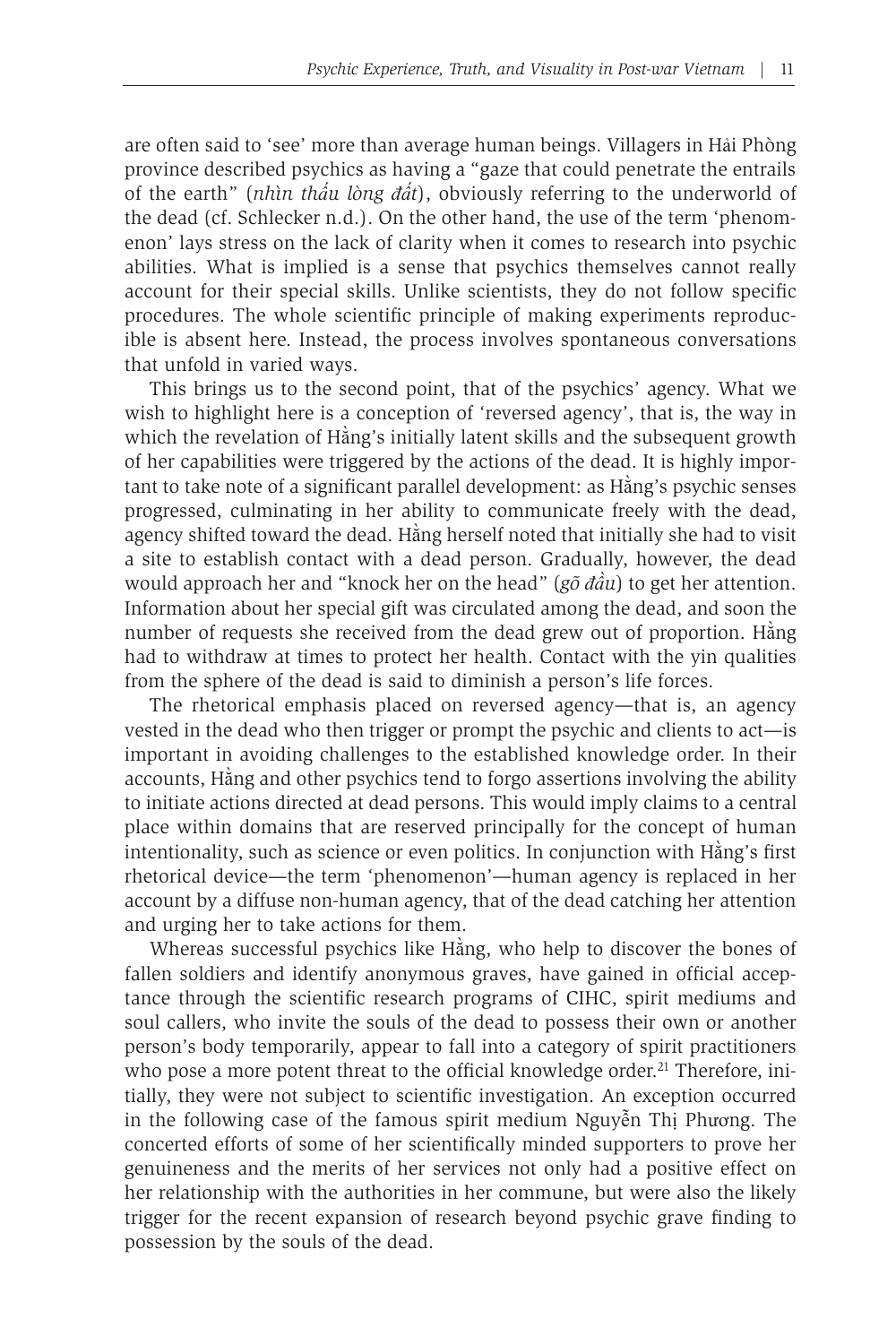# **Joyful Encounters with the Dead: The Case of Nguyễn Thị Phương**

Nguyễn Thị Phương is a female spirit medium who, over the past decade, has acquired considerable fame throughout Vietnam for her 'special ability' (*khả năng đặc biệt*) of channeling the dead and for the accuracy of her séances. Among her clients are reputable professors and high-ranking government officials. She lives in Thanh Hóa province, an approximately three-hour ride from Hanoi. Conveniently located near the highway, her house has a spacious yard, a row of service rooms, a waiting area for clients, and a small shrine that faces the entrance of her reception room. Clients respectfully address her as *Cô*, which is a kinship term ('younger paternal aunt') and a polite form of address for young women. Born in 1974, Phương specializes in hosting the souls of the dead during possession séances, and this is what most people who seek her services come for: to converse with their ancestors and relatives in the Otherworld in order to obtain clarification, advice, and consolation on all sorts of family-related and personal matters.

Before seeking her services, clients prepare for the event by praying at their ancestral altar or by visiting the graves of deceased family members and urging their souls to accompany them. When clients arrive at Phương's compound, they usually place some offerings (fruit, incense, rice cakes, votive paper money) on a plate and silently say a prayer, invoking the deceased person they would like to establish contact with.22 The clients then linger in the waiting area until their relative's soul manifests itself in Phương and calls out the client's name. This, however, may take up to several days or even weeks, as it is allegedly not up to Phương to decide when a particular soul will enter her body. Moreover, Phương receives souls only during her 'yin business hours' (*giờ làm việc âm*), and the number of clients is usually much larger than the number of souls she can accommodate during that time. Thus, clients often spend several days at the compound; those who can afford it may spend the nights in the neighboring four-story guest house run by her in-laws (see Bùi Duy Tâm 2010).

When during the 1990s her fame spread across the region and more and more clients started visiting her house, commune officials became concerned with maintaining order and security and started impeding her work. Her supporters in Hanoi, however, included influential scientists who brought Phương's case to the attention of CIHC. Therefore, in April 1999, CIHC drew together a small group of researchers in order to conduct a project aimed at investigating Phương's special ability.23 From the sympathetic nature of the report, it is apparent that the project had been intent on finding evidence that would justify the spirit medium's fame and judge her capability of 'calling the souls' (*khả năng gọi vong*) to be on an equal plane with that of 'officially recognized' psychics, such as Nguyễn Văn Liên and Phan Thị Bích Hằng.

The research was carried out in January 2000. Altogether, 97 clients were interviewed, of whom over 30 percent had a university education and 48 percent were cadres and public service personnel. All of the cases carefully documented the clients' purpose, the souls that had spoken through Phương, the issues that had been addressed during the conversation between the clients and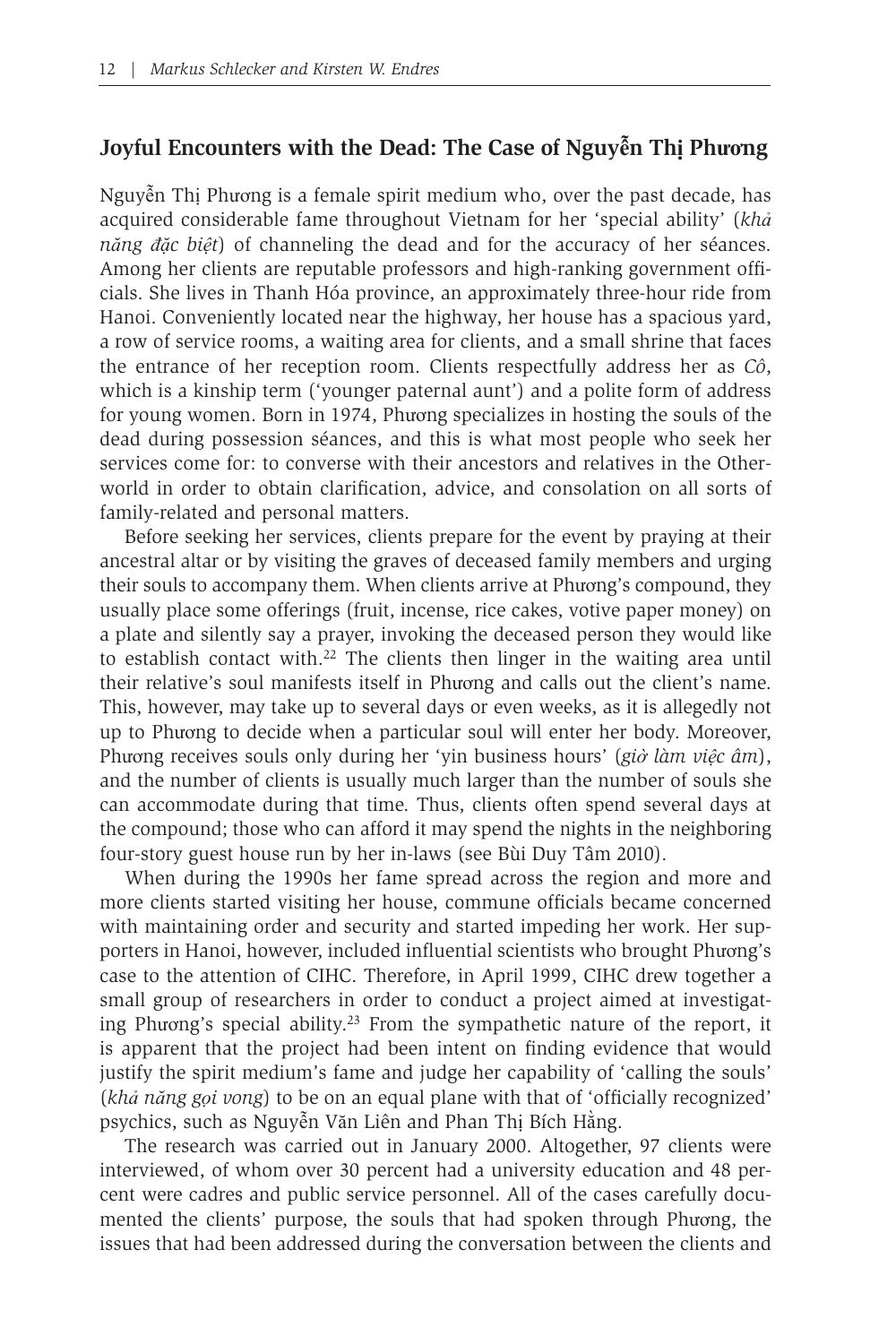the souls, and the clients' level of satisfaction after the session. The report states that clients felt that their encounters with the souls of the dead had been effective in solving a variety of personal matters and in 'clearing the psyche' (*giải tỏa tâm lý*) of burdens and tensions. With very few exceptions, the interviewees felt joyful (*vui*) after Phương had channeled their loved one's soul, and most returned to their homes "with a smile on their lips and tears in their eyes."

After a brief description of her place, Phương is characterized as a devout Buddhist who starts each of her sessions with a prayer to Buddha. As in Phan Thị Bích Hằng's case, the effort to make explicit the spirit medium's affiliation with Buddhism serves a legitimizing purpose. The researchers then proceed by listing a number of reasons why the soul caller's spiritual work should be considered 'genuine' rather than superstitious or fraudulent. Proof of her authenticity is found primarily in the fact that it is actually not Phương who calls the souls to possess her. Rather, it is the souls who take agency and, after having followed their relatives to Phương's shrine, manifest themselves in the young woman. Phương's special capabilities, so the report states, must therefore not be confused with some kind of telepathic mind-reading ability that extracts the information directly from the clients. Here, again, the apparent agency of the souls is seen both as 'scientific' proof of an afterlife existence and as evidence of the medium's genuineness. Further confirmation was seen to have emerged during situations when a soul would possess Phương and call out the name of a client. Often, more than one person of the same name would be present in the waiting area, and in this case the soul would always be able to provide further details that ruled out other persons in the waiting hall. Moreover, the souls channeled by Phương often talked about many things that had long been forgotten in the families concerned or that were verified upon the client's return home. Many reports of clients posted to various blogs and forums on the Internet confirm this claim. For many skeptics who went to see Phương, their encounters with the dead dispersed all their doubts about an otherworldly state of existence after death, which had been made perceptible by the medium.24 In the conclusion of their report, the researchers state that all clients basically arrive at the understanding that "[t]he Otherworld is true/real [*có thật*]; it is an objective truth/reality that has to be researched by scientists."

Besides providing some general findings about the souls of the dead, the report maintains that souls always give morally sound advice to the living, such as to refrain from burning too much votive paper money (which the state regards as wasteful) or from being too superstitious, to obey the law, and to seek the help of a medical doctor in case a relative is struck by a 'worldly' illness. Again, there is a legitimizing tone to these statements, in that the dead are characterized as rational agents who act within the state's regulations instead of being subversive of hegemonic authority. Even more importantly, however, the report stresses the therapeutic value of the encounters. The souls' attitude toward the living is described as fundamentally empathic and supportive. Their conversations with the souls of the dead thus instilled in Phương's clients the certainty that the dead never cease to care for and take care of the living. The chief value of these encounters, the researchers assert, resides in their capacity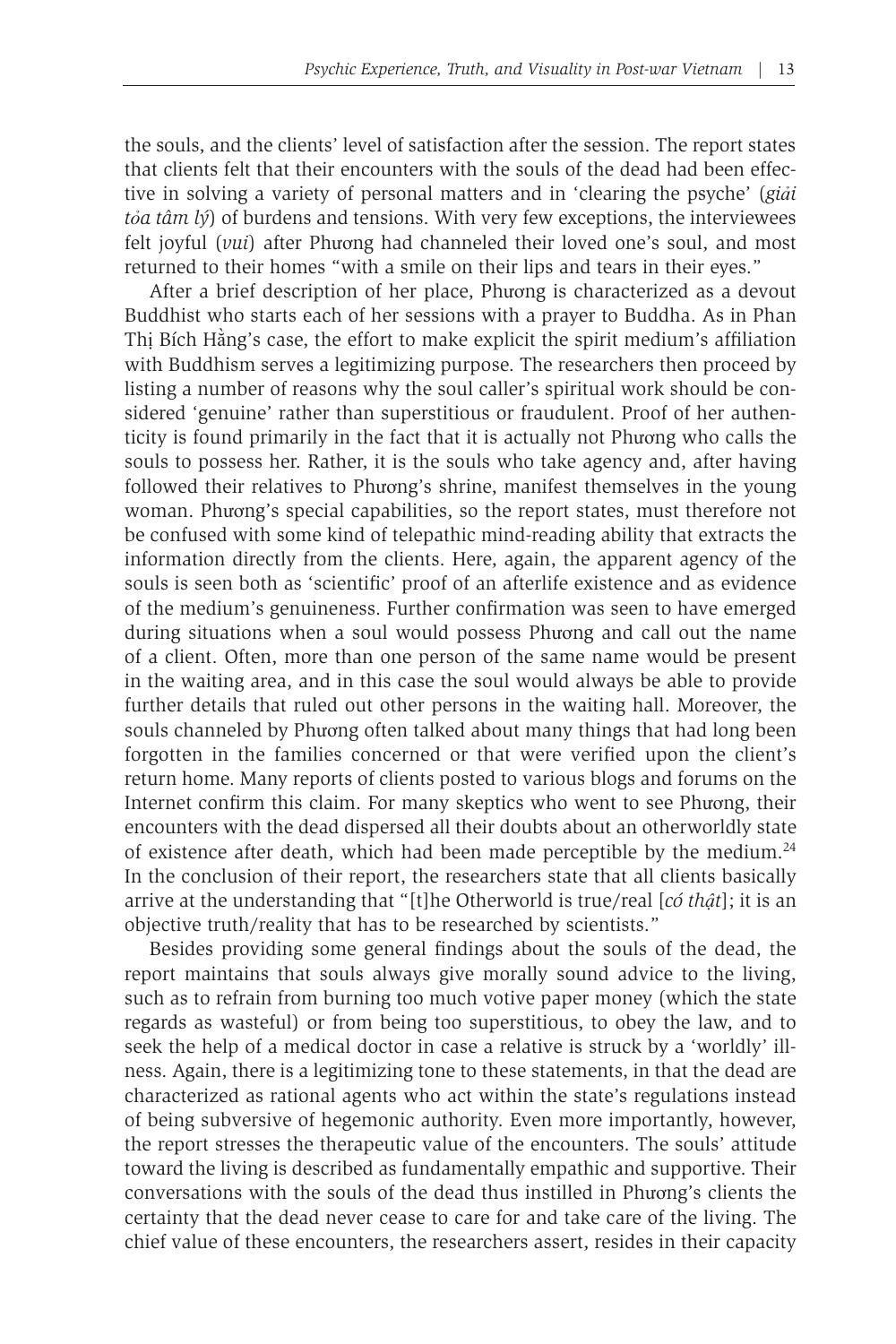to resolve many personal problems and family issues in the world of the living, thus making the clients' lives "more honest and humane." The researchers conclude that, by helping countless people from all walks of life in so many ways, Phương makes a positive contribution to society that deserves praise and should be acknowledged.

The report on Nguyễn Thị Phương illustrates that research into human capabilities in contemporary Vietnam very much concentrates on the effects produced by the psychic abilities of certain individuals—that is, on *what* these abilities bring about rather than on *how* these effects are brought about. In the BBC documentary *Psychic Vietnam* (Phua 2006), Nguyễn Chu Phác, then head of the parapsychological section at CIHC, puts it simply: "I call it 'practical science'—those who experience it will believe it!" 'Truth' is thus derived not from reason but from the experience of the spiritual world. Phương's ability to make 'perceptible' to her clients the world of souls and spirits (*linh hồn*) is viewed as substantive evidence of its true (or real) existence.

Furthermore, we argue, truth is established on rather pragmatic grounds in the sense of William James ([1907] 1981: 37), who sees truth as a species of good and not as a category distinct from good: "The true is the name of whatever proves itself to be good in the way of belief, and good, too, for definite, assignable reasons." In the case of Phương, this 'good' is, first and foremost, the public merit (*công*) of her abilities. However, unlike in the case of statecertified psychics who, first and foremost, devote their special capabilities to the task of locating the graves of missing soldiers, the 'public merit' of soul callers such as Phương (and other spirit practitioners who act as a principal channel between the dead and the living) has yet to receive the same degree of unofficial toleration or acceptance as psychics. To a good extent, this has to do with a legacy of possession cults and related practices that had been 'disclosed' by state authorities as fraudulent trickery perpetrated by shady businesses. Research into encounters with the Otherworld by UIA scientists was not limited to psychics but included a wide range of subject matters.25 Among them were also possessions by the souls of the deceased (*nhập hồn*), as well as the ability to call upon the souls (*gọi hồn*) and invite them to possess another human being. What needs to be stressed, however, is that while initially all research was conducted in secret, the investigations into psychic abilities were apparently considered less problematic. Information about these studies was thus allowed to be released to the public earlier, whereas that on more sensitive subject matters was withheld until very recently. Articles such as that cited above by Tin Tức Online are evidence of a gradual widening of the domain of semi-legitimate paranormal activities and an indication of increasing research in this field.

## **Conclusion**

What we have examined in this article is a fascinating process that has brought together unlikely allies and has had unanticipated consequences—outcomes that were not always welcomed by the authorities. Aware of the widespread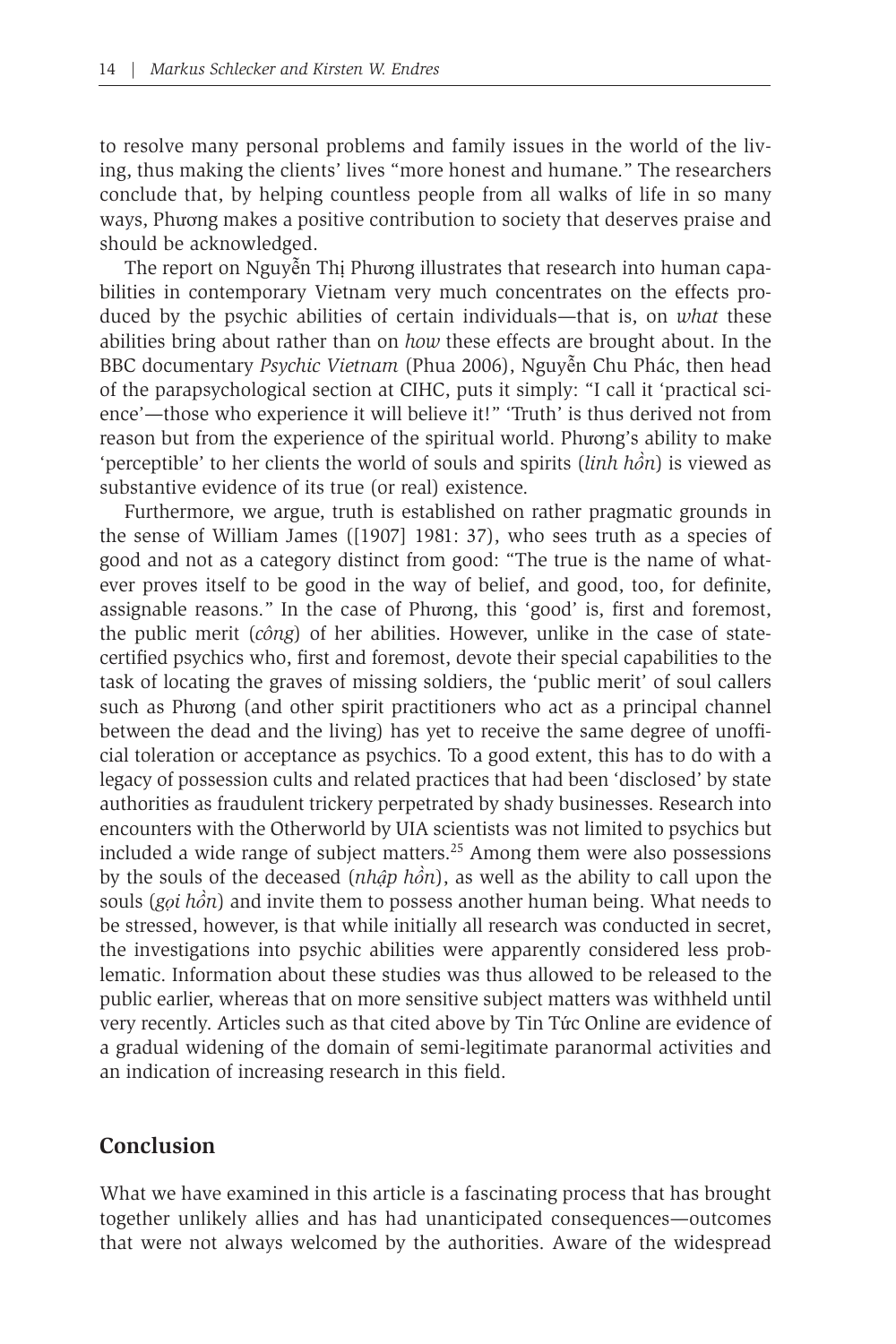discontent with the issue of unburied soldiers and anonymous graves (cf. Trần Ngọc Lân 2007: 5), Hanoi's state departments had, in the 1990s, set up the research programs described above, which involved academics, cadres, and psychics. This lent an aura of legitimacy to psychics and paved the way for a more general acceptance of their skills, even among staunch supporters of state-socialist secularization.26 This rapprochement has also, more recently, begun to clear ideological obstacles for comparable research into the skills of spirit mediums. Unlike psychics, mediums pose a greater challenge in this regard. The government's effort to develop an explanation for mediums that can harmonize with its own purposes, similar to that formulated in favor of psychics, is more difficult.

Official engagements with psychics through state-sponsored research programs provide valuable insights into the ideological transformations and contradictions that have ensued, along with the *đổi mới* reforms, since the mid-1980s. The challenges to the epistemological and socio-political orders are evident. The public recognition of psychics may open up a Pandora's box, potentially giving legitimacy to beliefs in the afterlife and spiritual forces. In that such forces affect human intentionality, they suggest limitations on the part of the leadership to administer to society and to regulate its various domains of action. The phenomenon of psychic abilities could still be accounted for in terms of natural human faculties that are simply more developed in certain individuals. With spirit mediums, the existence of independently acting supernatural entities is more pronounced.

By examining psychics and their involvement in research programs that are primarily geared toward the search for war martyrs, we have highlighted an intersection of a number of themes that pertain to human experience and its expression with regard to questions of truth. First, state authorities, especially at the local level, face a problematic legacy of four decades of pre-reform 'highmodernist' socialism (cf. Scott 1998), which involved a radical insistence on the validity of scientific knowledge and purges of alternative truth regimes. It necessitated a firm stance on human intentionality, that is, the ability to investigate, order, and explain, in principle, all social and natural phenomena. The careful phrasing of psychic powers as unfathomable phenomena and the failure of Nguyễn Thị Phương to be recognized as a benefactor to the general public are in no small way the result of this legacy. Unlike Phan Thị Bích Hằng and several other state-certified psychics, such as Nguyễn Văn Liên, Nguyễn Thị Nguyện, and Nguyễn Ngọc Hoài, Phương and the issue of spirit possession occupy a position closer to the more controversial end of a spectrum of supernatural perception, of which psychic abilities are at the other, least problematic end.

Secondly, implicit in the debates and statements surrounding the work of psychics is a conception of truth that cannot be fully accommodated by the discursive nexus of science, truth, and visuality. What we have highlighted is a notion of truth that can be framed in terms of a genuineness that is inextricably tied to questions of public merit. A person of distinction (*nhà*) is recognized as truthful if he or she has successfully given evidence of a willingness and ability to render meritorious service to the wider community. That community may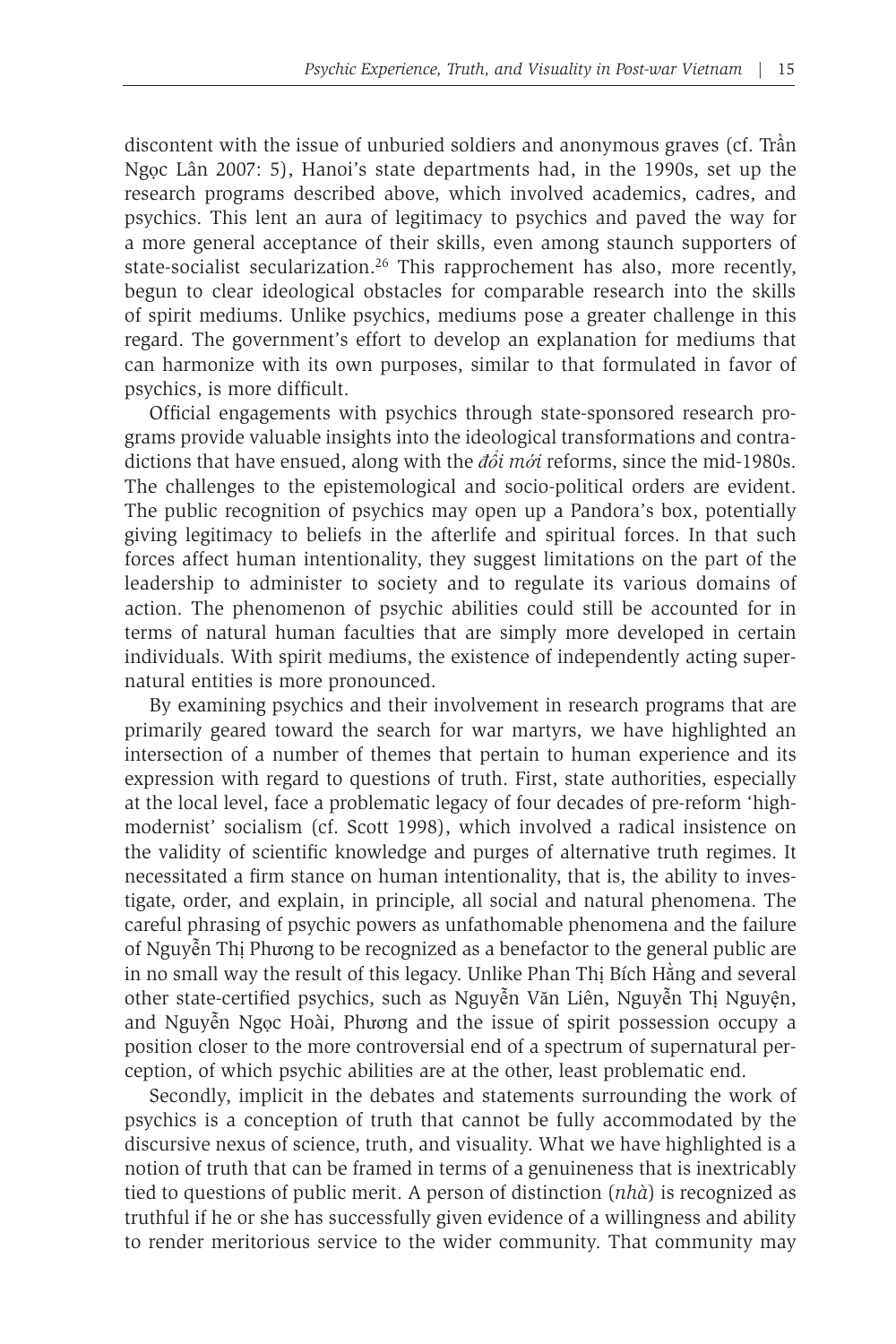be the whole nation, as in the case of the grave-searching research programs, but it can also refer to a local village that has benefited from the discovery of an ancient vestige.

Efforts on the part of state representatives and scientists to cast psychic techniques as scientific tend to shift, frequently and subtly, to a discussion of merit and genuineness. What we have here are indications of an emergent alternative model of human experience and its expression that takes note of the complexity, dynamism, and interpretation that are involved in this relationship. Thus, in the case of failure, a psychic may still be acknowledged as providing access to truth, given that his or her actions are recognized as genuine efforts to serve the community. This sense of truth is an opportunity for psychics and their sponsors to negotiate a position within the discursive nexus of science, truth, and visuality. It is at the same time a challenge to state-sponsored conceptions of a scientifically validated truth. The continuities between the work of statecertified psychics, on the one hand, and those who operate outside of scientific and state supervision, on the other, force representatives from the domains of science and politics to establish a borderline between a minority of legitimate psychics<sup>27</sup> and a majority of fraudulent tricksters. The more recent inclusion of spirit mediums in research programs signals that a somewhat less exclusive line is being drawn.

Alexander Woodside (1997: 66–67) wrote of a "quasi-millenarian political consciousness" that had pervaded the early revolutionary vision of a new society in Vietnam. It conjoined a faith in modern science with long-standing local ideas of spiritually efficacious persons endowed with sacred powers. What emerges from the present study is that a very similar conjunction seems to be at play in accounts of and research on psychics. Both modern science and efficacious persons have in common a privileged vision, an insight into processes, entities, and forces that are not normally perceptible to the human eye. Unlike scientists, however, persons with special capabilities are generally thought to meditate or channel these powers rather than initiate them in the sense of methods. This clearly builds a tension that centers on the question of human intentionality and continues to pervade the recent state-sponsored research conducted on psychic abilities.

Precisely for this reason, psychics and those sponsoring them walk a tightrope in their efforts to attain official recognition. They have to negotiate between the domain of science, which is exclusively reserved for human intentionality, and conceptions of spiritually efficacious persons as mediators of mysterious, non-human powers. What we have referred to as reversed agency designates rhetorical strategies in accounts of psychics. Reversed agency means that psychic perception is presented as an interactive process, often triggered and partly guided by external forces. Psychic perception is thus rendered distinct from scientific inquiry. Reversed agency locates intentionality neither within psychic specialists nor wholly outside of them. By delegating agency, in part, to forces outside of them, psychics steer clear of the domains officially reserved exclusively for human intentionality, especially science. At the same time, psychics also insist on their share of agency. Psychic skills are often acquired through a near-death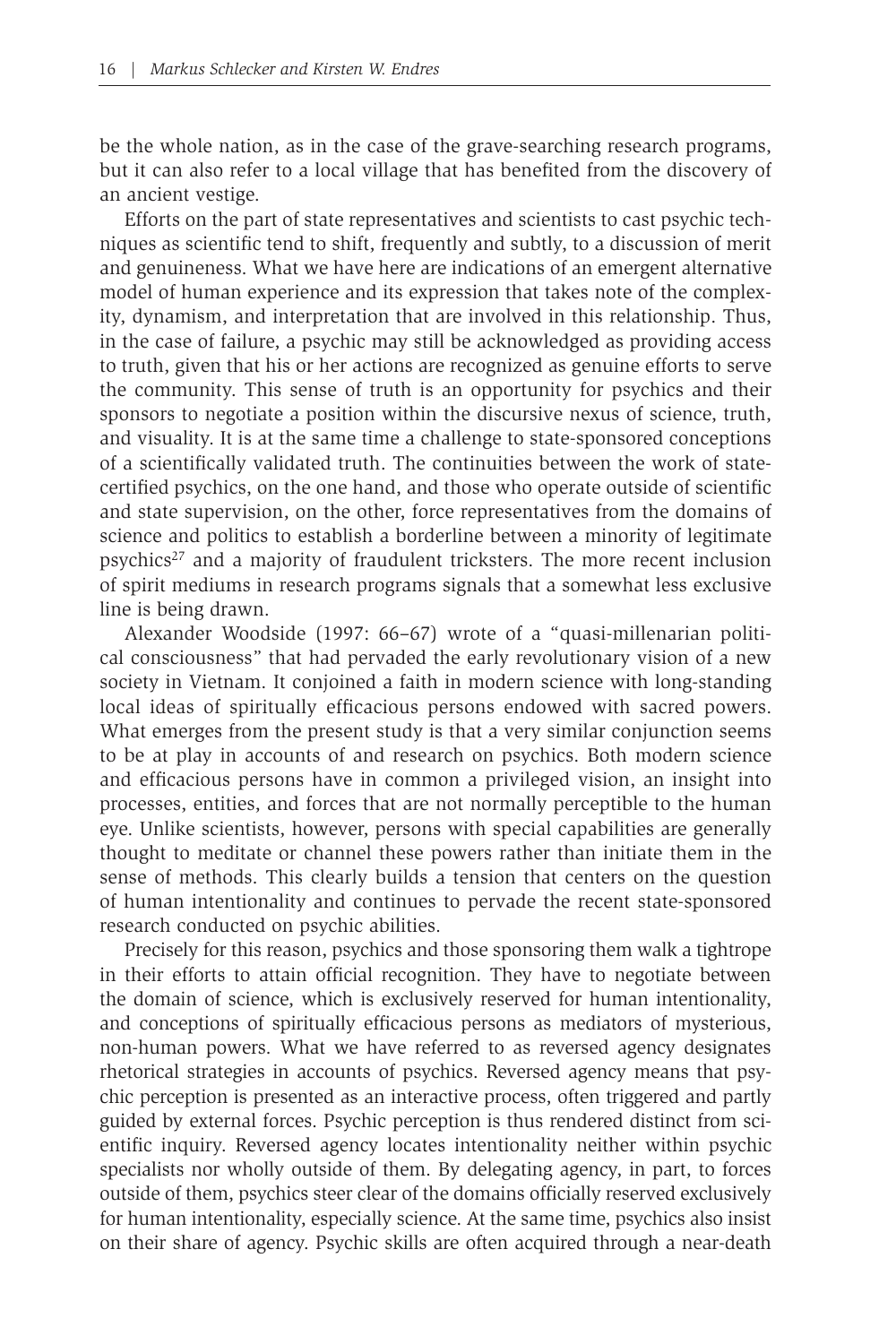experience whereby the psychic acquires sensitivity toward the yin qualities of the world of the dead. This sensitivity can then be developed, but it may also subsequently decrease. Psychics actively gather specific information for clients and later test its validity either in person or through clients. Thus, there are elements in the procedures of psychics that are comparable to scientific inquiry.

Endeavors to establish a niche for psychics on the margins of the official discursive nexus of truth, science, and visuality, which is itself changing, may successfully exploit the current ideological transition. Yet these efforts continue to be looked on ambivalently by authorities at the national and regional levels. Vietnam's present leadership is increasingly toning down its state-socialist rhetoric, but it also hesitates to give much room to the socio-political 'by-products' of a market economy, most notably civil rights. The failure of Nguyễn Thị Phương to have her social merits recognized and the transformation of Phan Thị Bích Hằng into a national benefactor illustrate the contingent social and semantic processes whereby the place of individual psychics within this nexus is established.

**Kirsten W. Endres** is a Senior Research Fellow and Head of Research Group at Department II, Max Planck Institute for Social Anthropology, Halle/Saale. She has conducted research in Northern Vietnam since 1996, focusing on the dynamics of religious and ritual change since its economic reforms. Her forthcoming monograph, *Performing the Divine: Mediums, Markets, and Modernity in Urban Vietnam* (2011), examines the flourishing of urban spirit mediumship as part of the recent revival of popular religion in Vietnam.

#### **Notes**

- 1. In these encounters, Phan Thị Bích Hằng did not transmit Khang's words in a direct manner. Rather, she communicated with the soul by posing questions out loud and receiving answers that were 'audible' only to herself. She then reported what the soul had told her.
- 2. For more on attitudes toward death and the afterlife, see Endres (2008), Jellema (2005, 2007), Kwon (2006, 2008), Malarney (2001), Phan (1993), and Schlecker (n.d.).
- 3. Merriam-Webster Online gives the following definition for the word 'psychic' (as an adjective): "sensitive to nonphysical or supernatural forces and influences; marked by extraordinary or mysterious sensitivity, perception, or understanding" (http://www. merriam-webster.com/dictionary/psychic). This accords with the Vietnamese explanation

**Markus Schlecker** is an Affiliated Researcher at the Max Planck Institute for Social Anthropology, Halle/Saale. He has conducted research in Northern Vietnam since 1998 and has focused on Vietnamese imaginations of the social in the reform era. His research interests include state socialism, modernity, ideas of relatedness, and contextualism in the human sciences. He is completing a monograph on the role of bones and burial practices in contemporary Vietnam and a co-edited volume on ethnographic studies of social support.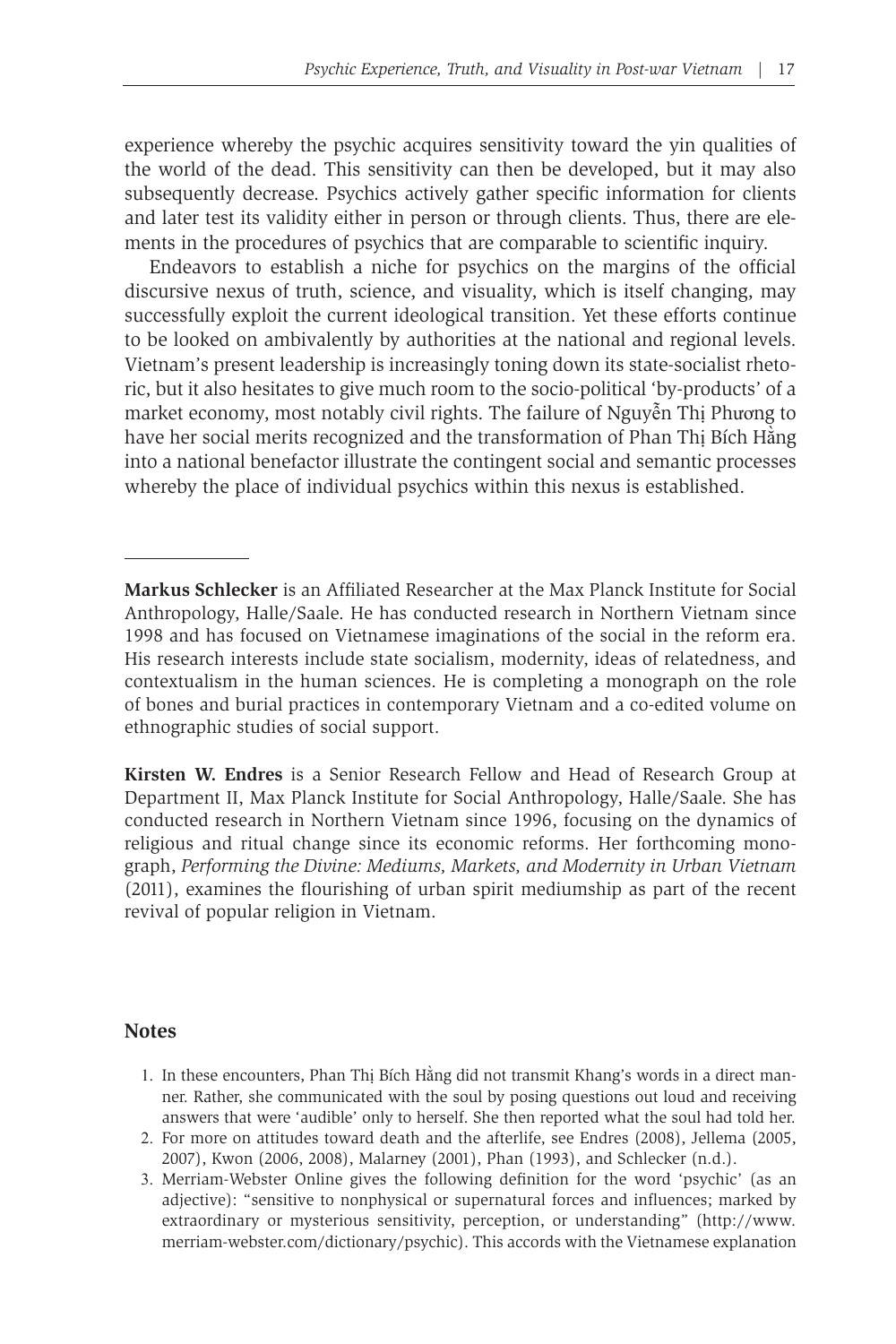for *ngoại cảm* as given on Wikipedia: "*Ngoại cảm* is a special human ability. People who have the *ngoai cảm* ability do not use their normal senses. It is the ability to feel/experience through a sixth sense, such as the ability to talk with the dead, the ability to monitor other people, to foretell the future, to know about the past, etc." (http://vi.wikipedia. org/wiki/Ngoại\_cảm; accessed 16 June 2010).

- 4. Soul callers channel family ancestors in order to receive information about their wellbeing in the Otherworld and/or to obtain advice on general family matters. Spirit mediums ritually embody other 'spirits and saints' (*thần thánh*), for example, deified heroes or the deities of the Four Palaces (Tứ Phủ) (see Endres 2011; Fjelstad and Nguyen 2006). The latter especially pose the risk of meddling in the Party State's commemoration of war heroes (de Tréglodé 2001) and state-approved national heroes (Pelley 2002; Pham Quynh Phuong 2009).
- 5. The authors of this article did not conduct fieldwork focused on the work of psychics, although both came across psychics and accounts of their work during multiple and extensive fieldwork projects. Most of the material discussed here therefore derives from textual sources (printed materials from both state departments and the mass media or electronic media obtained over the Internet) and video recordings. While two female psychics were chosen as case studies for this article, there are numerous male psychics as well, for example, Nguyễn Văn Liên, possibly the most famous psychic who is also government-approved.
- 6. This sub-field developed alongside the work of Jacques Derrida. See, for example, Derrida ([1974] 1998).
- 7. With regard to related sub-disciplines, for the anthropology of performance, see, for example, Bauman and Briggs (1990); for the anthropology of emotions, see Rosaldo (1984).
- 8. The Vietnamese concept of the soul is complex and distinguishes between the spiritual soul (*hồn*) and the material soul (*vía* or *phách*), which consists of nine elements for females and seven for males. These elements are biologically embodied and closely tied to a person's sense organs (see Kwon 2008: 105–106; Phan 1993). After death, it is the *hồn* that communicates with the living.
- 9. In 1992–1993, for example, the People's Committee of Ninh Bình supervised the psychic grave finding of 13 war martyrs at Non Nước Mountain (see Nguyễn Chu Phác 2000; Thu Hằng 2005).
- 10. The Vietnamese title, Liên Hiệp Khoa Học Công Nghệ và Tin Học Ứng Dụng, is officially translated into English as Science Technology Union for Informatics Application (see http:// uia.edu.vn/). An article from the Web site Thư Viện Pháp Luật reported on 6 April 2009 that even though the government had "not approved funding" research into the paranormal, it had "given permission" to several scientists to set up "a separate department" to "secretly investigate" these phenomena (see http://www.thuvienphapluat.vn/?CT=NW&NID=29587). Documentation of these proceedings can be found in UIA (n.d.).
- 11. For more on VUSTA, which was established in 1983, see http://pages.cs.wisc.edu/ $\sim$ vu/ vnsa/1997/vnsa20/msg00168.html. UIA also belongs to VUSTA.
- 12. Reports on the results of the first round of experiments were published in 1997–1998 in the journal *Thế Giới Trong Ta* (issues 51, 54, 58, and 59).
- 13. "Ông Vũ Thế Khanh, Tổng Giám đốc Liên hiệp KHCN tin học ứng dụng UIA: Hơn 90% nhà ngoại cảm là 'rởm'" [Mr. Vũ Thế Khanh, Director of UIA: More Than 90 Percent of Psychics Are 'Nonsensical'], Xa Lộ Tin Tức Online, 31 October, http://www.vusta.vn/ Temps/Home/template2/?nid=4EA3 (accessed 16 March 2011).
- 14. See also "Những trò lừa bịp mới thông qua dịch vụ 'tìm mộ liệt sĩ'" [New Fraudulent Tricks Used by Martyr Grave-Finding Services], *An Ninh Thế Giới*, no. 206 (7 December 2000), 1, 5.
- 15. Information about the psychic Phan Thị Bích Hằng comes from a range of sources, including the proceedings documented by UIA (n.d.), the volume by Trần Ngọc Lân (2007), several videos and DVDs, a transcript of her 2004 speech, and a large number of Internet forum discussions and Vietnamese online media articles.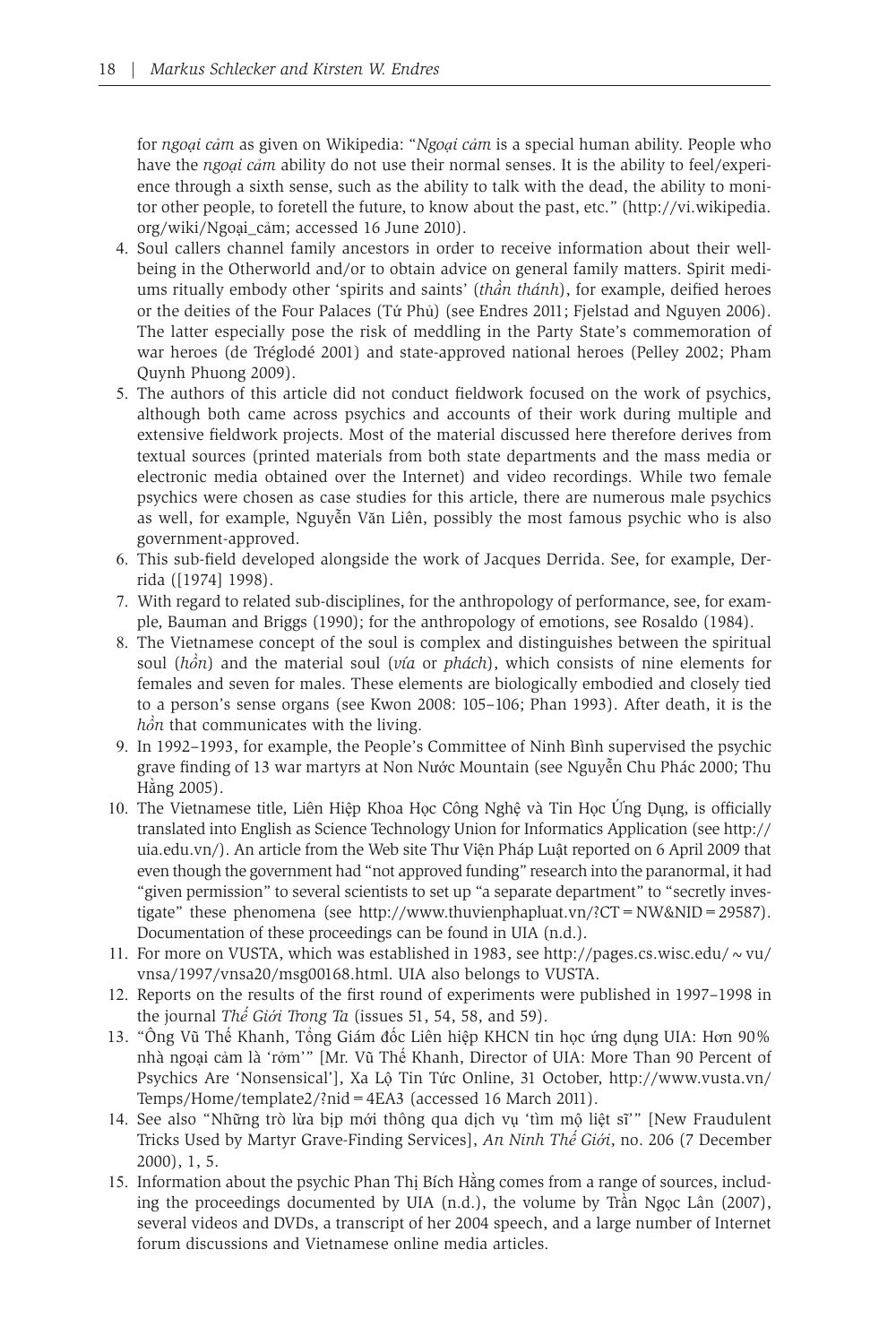- 16. Clients of other psychics, once they have arrived at the site, often have to make repeated phone calls to the psychic to fine-tune the instructions. Not infrequently, information about place names and landmarks indicated on the map have changed or have been removed.
- 17. At the age of 17 in 1988, Hằng had contracted rabies from an infected dog in her natal village and failed to treat the illness in time. Some time later, she fainted and the same evening stopped breathing. Following custom, which deems the death of a child to be a very inauspicious event, deceased children are shrouded and buried quickly. An older relative, however, insisted that Hằng's family should wait and should not cover her face with a handkerchief or perform prayers with incense sticks. The next morning, believing that she had died, her father, a military officer, fired several volleys of honor, as he had promised her previously, the noise of which brought her back to full consciousness. Hằng mentions in this context that when former Party General Secretary Lê Duẩn had died in 1988, seven volleys had been fired in his honor. Hằng then fully recovered, although her parents remained worried about possible relapses and a permanent mental disorder.
- 18. Of great merit to Hằng's natal village was her discovery of an ancient grave of a general of the Trần dynasty—a finding that was later certified by the district's Culture Department. Members of the Trần court had taken refuge from the army of the Champa kingdom in what was now Hằng's village. A vast field had been used for their royal tombs, which in present times had served as a football field. On another occasion, Hằng conversed with dead villagers who had lived 700 years earlier and who guided her to the remains of an ancient pagoda in her village. Cadres from the Ministry of Culture were able to unearth the ruins and finally bestowed the title 'historical vestige' on the pagoda. These discoveries brought fame and state recognition to the local community—attention that was greatly desired, especially in the rural hinterland.
- 19. Although it had been recognized as a state-approved mass organization in the pre-reform era, since the late 1980s Buddhism has been increasingly delineated as a legitimate religious institution, in contrast to an expanding field of unofficial spiritual practices.
- 20. Altogether, seven psychics attended the Trai Dàn Chẩn Tế Bạt Độ ceremony.
- 21. The political potential of spirit possession, as both a form of political contestation and a way to power, has been well-documented and theorized in anthropological research (e.g., see Bubandt 2009; Kapferer 1997; Lewis [1971] 1989; Sharp 1993; Stoller 1995).
- 22. Some clients place a small sheet of paper that contains their name and their requests together with their offerings. However, skeptics and critics argue that the soul caller may know the ancestor's name through these sheets rather than through 'real' possession. See, for example, "Bí mật trong những cuộc gọi hồn: Gọi hồn … chời ơi!" [The Secrets of Soul-Calling Séances: Soul-Calling … for Heaven's Sake!], Thư Viện Pháp Luật Online, 28 September 2009, http://www.thuvienphapluat.vn/default.aspx?CT=NW&NID=30226.
- 23. The project was initiated and partly funded by Ngô Kiều Oanh, a scientist at the Vietnamese Academy of Science and Technology and a fervent supporter of Phương. See http://www.nhantrachoc.net.vn/forum/showthread.php?t=2397 (accessed 16 March 2011). About the various preparatory steps for the research, see http://thegioivohinh. com/diendan/showthread.php?t=1584. The project report has been circulated through various blogs and Internet forums concerned with spiritual matters. See, for example, http://thegioivohinh.com/diendan/showthread.php?t=1584 (accessed 16 March 2011). However, we are grateful to Ngô Kiều Oanh for bringing this report to our attention by providing us with a copy.
- 24. See, for example, the report by Bùi Duy Tâm (2010), who served as the dean of Hue Medical School prior to 1975. Thanks go to Tai Van Ta for pointing out this reference.
- 25. See, for example, http://www.thuvienphapluat.vn/?CT=NW&NID=29587.
- 26. In a rural commune in coastal Northern Vietnam, Schlecker (n.d.) found that in 2006–2007 villagers consulted the psychic Nguyễn Văn Liên increasingly for obliterated graves of deceased civilians and also turned to psychics who were clearly not certified by the state.
- 27. The director of CIHC spoke of 10 genuine psychics in an interview.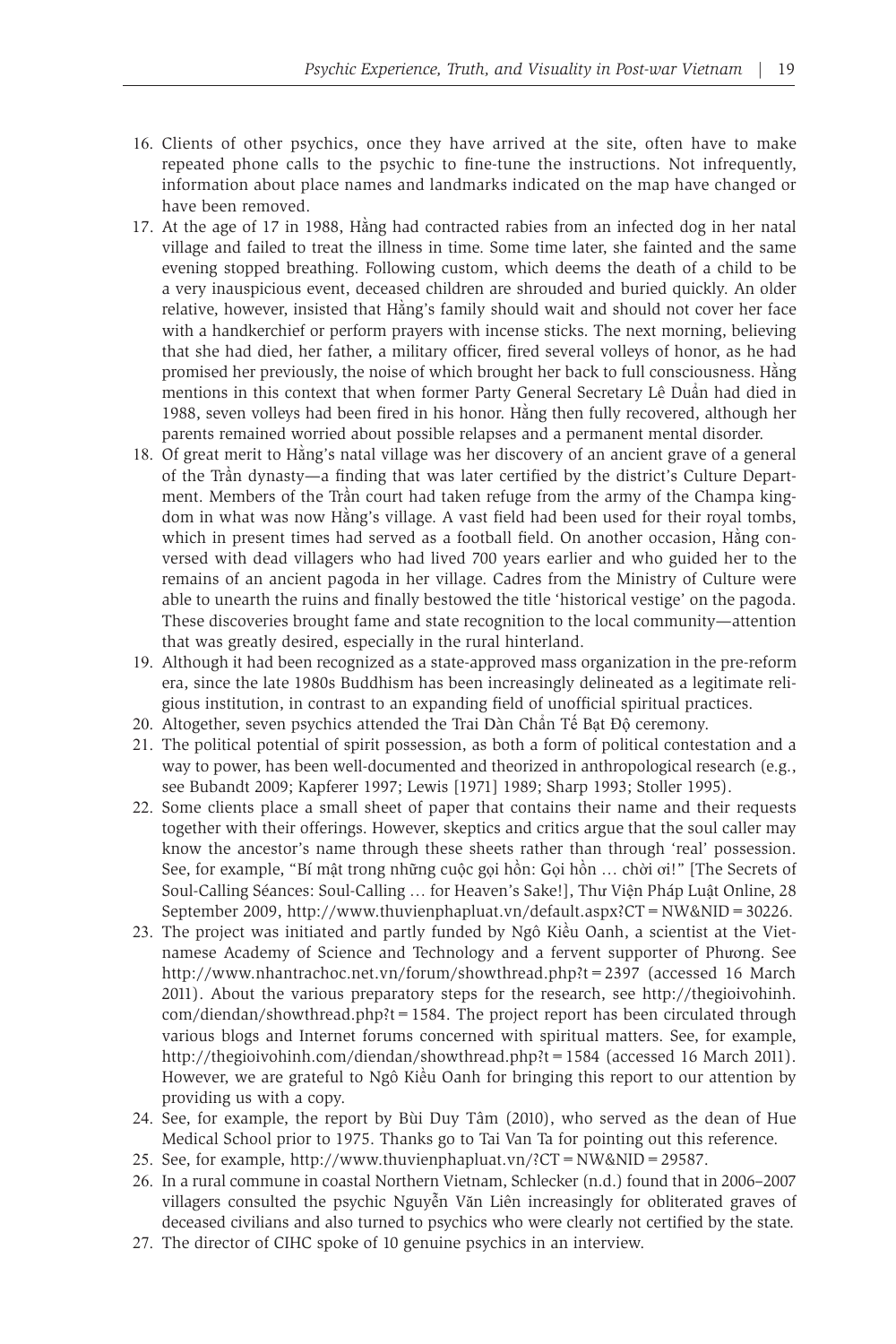#### **References**

- Abrahams, Roger D. 1986. "Ordinary and Extraordinary Experience." Pp. 45–72 in Turner and Bruner 1986.
- Bauman, Richard, and Charles L. Briggs. 1990. "Poetics and Performance as Critical Perspectives on Language and Social Life." *Annual Review of Anthropology* 19: 59–88.
- Bruner, Edward M. 1986. "Experience and Its Expressions." Pp. 3–32 in Turner and Bruner 1986.
- Bubandt, Nils. 2009. "Interview with an Ancestor: Spirits as Informants and the Politics of Possession in North Maluku." *Ethnography* 10, no. 3: 291–316.
- Bùi Duy Tâm. 2010. "Linh Hồn Và Cõi Âm" [Souls and the Yin World]. http://sachhiem.net/ TONGIAO/tgB/BuuDuyTam.php.
- Đào Nguyên Lan. 2007. "Không được run tay, cùn bút trước thế lực xấu" [With an Unquivering Hand and a Sharp Pen against Bad Influences]. http://vietbao.vn/Phong-su/Khongduoc-run-tay-cun-but-truoc-the-luc-xau/30184365/263/.

de Tréglodé, Benôit. 2001. *Héros et Révolution au Viêt Nam*. Paris: L'Harmattan.

- Derrida, Jacques. [1974] 1998. *Of Grammatology*. Baltimore, MD: Johns Hopkins University Press.
- Endres, Kirsten W. 2002. "Beautiful Customs, Worthy Traditions: Changing State Discourse on the Role of Vietnamese Culture." *Internationales Asienforum* 33, no. 3–4: 303–322.
- \_\_\_\_\_\_. 2008. "Engaging the Spirits of the Dead: Soul-Calling Rituals and the Performative Construction of Efficacy." *Journal of the Royal Anthropological Institute* 14, no. 4: 755–773. \_\_\_\_\_\_. 2011. *Performing the Divine: Mediums, Markets, and Modernity in Urban Vietnam*. Copenhagen: NIAS Press.
- Fjelstad, Karen, and Thi Hien Nguyen. 2006. *Possessed by the Spirits: Mediumship in Contemporary Vietnamese Communities*. Ithaca, NY: Cornell Southeast Asia Program Publications.
- Gustafsson, Mai Lan. 2009. *War and Shadows: The Haunting of Vietnam.* Ithaca, NY: Cornell University Press.
- James, William. [1907] 1981. *Pragmatism*. Indianapolis, IN: Hackett Publishing.
- Jellema, Kate. 2005. "Making Good on Debt: The Remoralisation of Wealth in Post-Revolutionary Vietnam." *Asia Pacific Journal of Anthropology* 6, no. 3: 231–248.
	- \_\_\_\_\_\_. 2007. "Everywhere Incense Burning: Remembering Ancestors in Đổi Mới Vietnam." *Journal of Southeast Asian Studies* 38 no. 3: 467–492.
- Kapferer, Bruce. 1997. *The Feast of the Sorcerer: Practices of Consciousness and Power*. Chicago: University of Chicago Press.

Kleinen, John. 1999. *Facing the Future, Reviving the Past: A Study of Social Change in a Northern Vietnamese Village*. Singapore: Institute of Southeast Asian Studies.

Kwon, Heonik. 2006. *After the Massacre: Commemoration and Consolation in Ha My and My Lai*. Berkeley: University of California Press.

\_\_\_\_\_\_. 2008. *Ghosts of War in Vietnam*. Cambridge: Cambridge University Press.

- Lewis, I. M. [1971] 1989. *Ecstatic Religion: A Study of Shamanism and Spirit Possession*. London and New York: Routledge.
- Lienhardt, Godfrey. 1961. *Divinity and Experience: The Religion of the Dinka*. Oxford: Clarendon Press.

Lojkine, Boris, dir. 2005. *Les âmes errantes.* Les Films du Paradoxe (released as a DVD in 2007).

- Luong, Hy Van. 1993. "Economic Reform and the Intensification of Rituals in Two North Vietnamese Villages, 1980–90." Pp. 259–291 in *The Challenge of Reform in Indochina,*  ed. B. Ljunggren. Cambridge, MA: Harvard University Press.
	- \_\_\_\_\_\_. 1994. "The Marxist State and the Dialogic Re-Structuration of Culture in Rural Vietnam." Pp. 79–114 in *Indochina: Social and Cultural Change,* ed*.* D. Elliott, H. V. Luong, B. Kiernan, and T. Mahoney. Monograph Series No. 7. Claremont, CA: Keck Center for International and Strategic Studies.
	- \_\_\_\_\_\_. 2007. "The Restructuring of Vietnamese Nationalism." *Pacific Affairs* 80, no. 3: 439–453.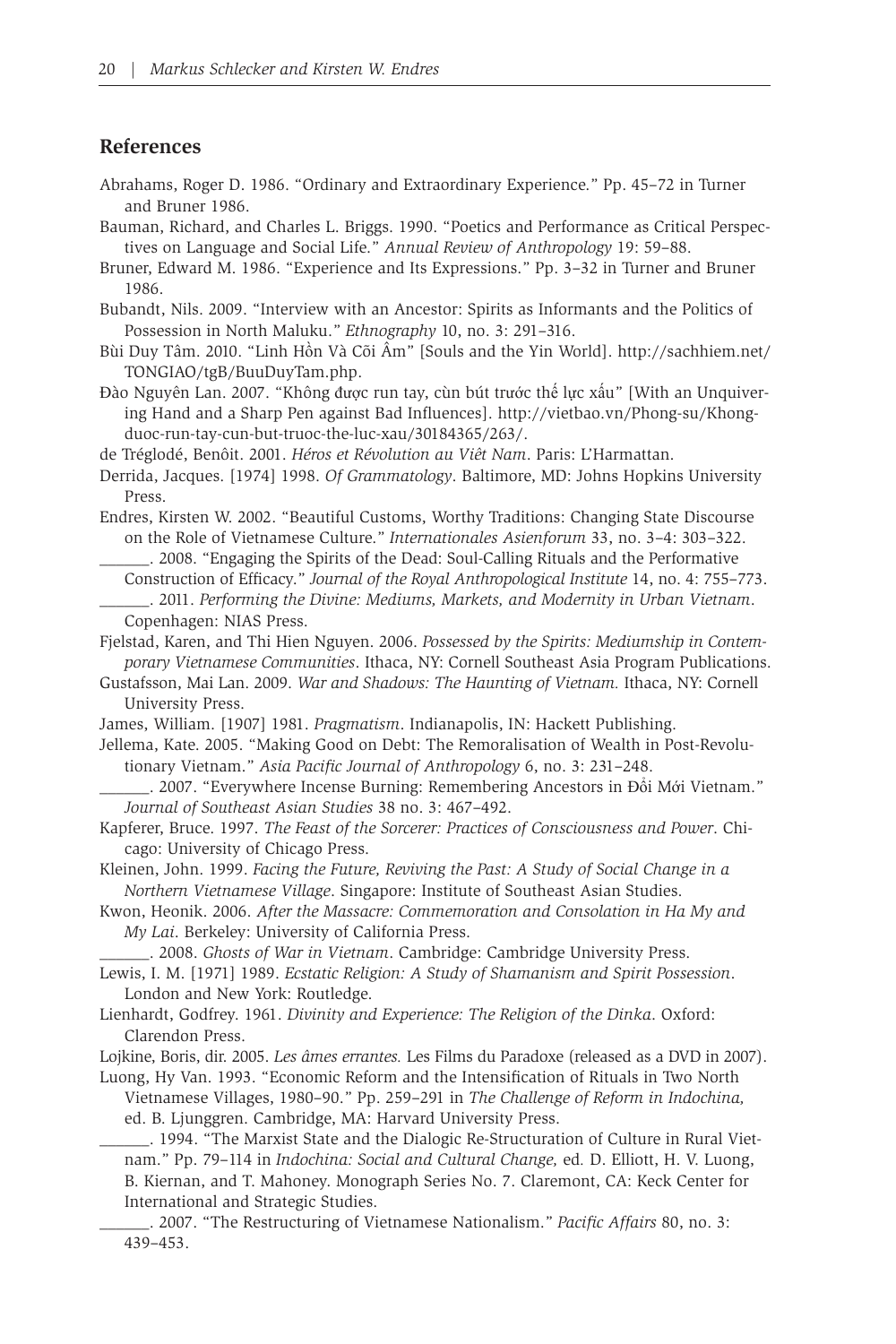Malarney, Shaun K. 1996. "The Limits of 'State Functionalism' and the Reconstruction of Funerary Ritual in Contemporary Northern Vietnam." *American Ethnologist* 23: 540–560.

\_\_\_\_\_\_. 2001. "'The Fatherland Remembers Your Sacrifice': Commemorating War Dead in North Vietnam." Pp. 46–76 in *The Country of Memory: Remaking the Past in Late Socialist Vietnam,* ed*.* H.-T. Ho Tai. Berkeley: University of California Press.

\_\_\_\_\_\_. 2002. *Culture, Ritual, and Revolution in Vietnam*. New York: RoutledgeCurzon. Marr, David G. 1981. *Vietnamese Tradition on Trial, 1920–1945*. Berkeley: University of California Press.

- Mydans, Seth. 1999. "Of Soldiers Lost, but Not Forgotten, in Vietnam." *New York Times*, 19 April. http://www.mishalov.com/Vietnam\_MIA.html.
- Ngọc Huyền. 2006. "Người có hiện tượng lạ: Khoa học, không phải huyễn hoặc!" [People with Strange Phenomena: Science, Not Delusion!]. VietnamNet Online, 6 November. http://vietbao.vn/Khoa-hoc/Nguoi-co-hien-tuong-la-Khoa-hoc-khong-phai-huyenhoac/20630589/189/ (accessed 16 March 2011).
- Nguyên Bảng. 2007. "Nhiều nhà ngoại cảm tìm mộ liệt sĩ được khen thưởng" [Psychics Who Found War Martyr Graves Receive Praise]. Tiền Phong Online, 23 July. http:// www.tienphong.vn/Tianyon/Index.aspx?ArticleID=90529&ChannelID=46.
- Nguyễn Chu Phác. 2000. "Ngày xuân nói chuyên làm phim 'tìm đồng đội' ở núi Non Nước" [Springtime Talk about Shooting the Film *Finding Our Fellow Soldier* at Non Nước Mountain]. *An Ninh Thế Giới*, no. 162, 27 January, 1, 14–15, 29.
- Nguyễn Viêt Chiến. 1997. "Chung quanh những vụ tìm mộ liệt sĩ từ xa của nhà ngoại cảm Nguyễn Văn Liên: Một khả năng đặc biệt trong vòng nghiên cứu của khoa học" [The Grave Findings from Afar of Psychic Nguyễn Văn Liên: A Special Ability under the Scrutiny of Scientific Research]. *Thanh Niên*, no. 192, 1 December, 9.
- Ninh, Kim Ngoc Bao. 2002. *A World Transformed: The Politics of Culture in Revolutionary Vietnam, 1945–1965*. Ann Arbor: University of Michigan Press.
- Pelley, Patricia. 2002. *Postcolonial Vietnam: New Histories of the National Past*. Durham, NC: Duke University Press.
- Pham Quynh Phuong. 2009. *Hero and Deity: Tran Hung Dao and the Resurgence of Popular Religion in Vietnam*. Chiang Mai: Mekong Press.
- Phan, Chánh Công. 1993. "The Vietnamese Concept of the Human Souls and the Rituals of Birth and Death." *Southeast Asian Journal of Social Science* 21, no. 2: 159–198.
- Phua, Joe, dir. 2006. *Psychic Vietnam*. Infocus Asia for BBC's *This World*.
- Pomonti, Jean-Claude. 2000. "Le Vietnam et ses âmes mortes." *Le Monde*, 2 May.
- Rosaldo, Michelle Z. 1984. "Toward an Anthropology of Self and Feeling." Pp. 137–157 in *Culture Theory: Essays on Mind, Self, and Emotion,* ed. R. A. Shweder and R. A. LeVine. Cambridge: Cambridge University Press.

Schlecker, Markus. n.d. *Bones and the Emergent Welfare State in Late Socialist Vietnam*. Unpublished monograph*.*

- Scott, James. 1998. *Seeing Like a State: How Certain Schemes to Improve the Human Condition Have Failed.* New Haven, CT: Yale University Press.
- Sharp, Lesley A. 1993. *The Possessed and the Dispossessed: Spirits, Identity, and Power in a Madagascar Migrant Town.* Berkeley: University of California Press.
- Stoller, Paul. 1995. *Embodying Colonial Memories: Spirit Possession, Power, and the Hauka in West Africa*. New York: Routledge.
- Taylor, Philip. 2001. *Fragments of the Present: Searching for Modernity in Vietnam's South*. Honolulu: University of Hawai'i Press.
- Thu Hằng. 2005. "Ngày Xuân, thử bàn về thế giới tâm linh!" [Springtime Discussion on the Spiritual World]. Hà Nội Mới Online, 7 February, http://www.hanoimoi.com.vn/newsdetail/ Cong\_nghe/37090/ngay-xuan-th7917-ban-v7873-th7871-gi7899i-tam-linh!.htm.
- Trần Ngọc Lân. 2007. *Những Chuyện về Thế Giới Tâm Linh* [Stories about the Spiritual World]. Hanoi: Culture and Information Publishing House.
- Trường Chinh. 1977. *Selected Writings*. Hanoi: Foreign Languages Publication House.